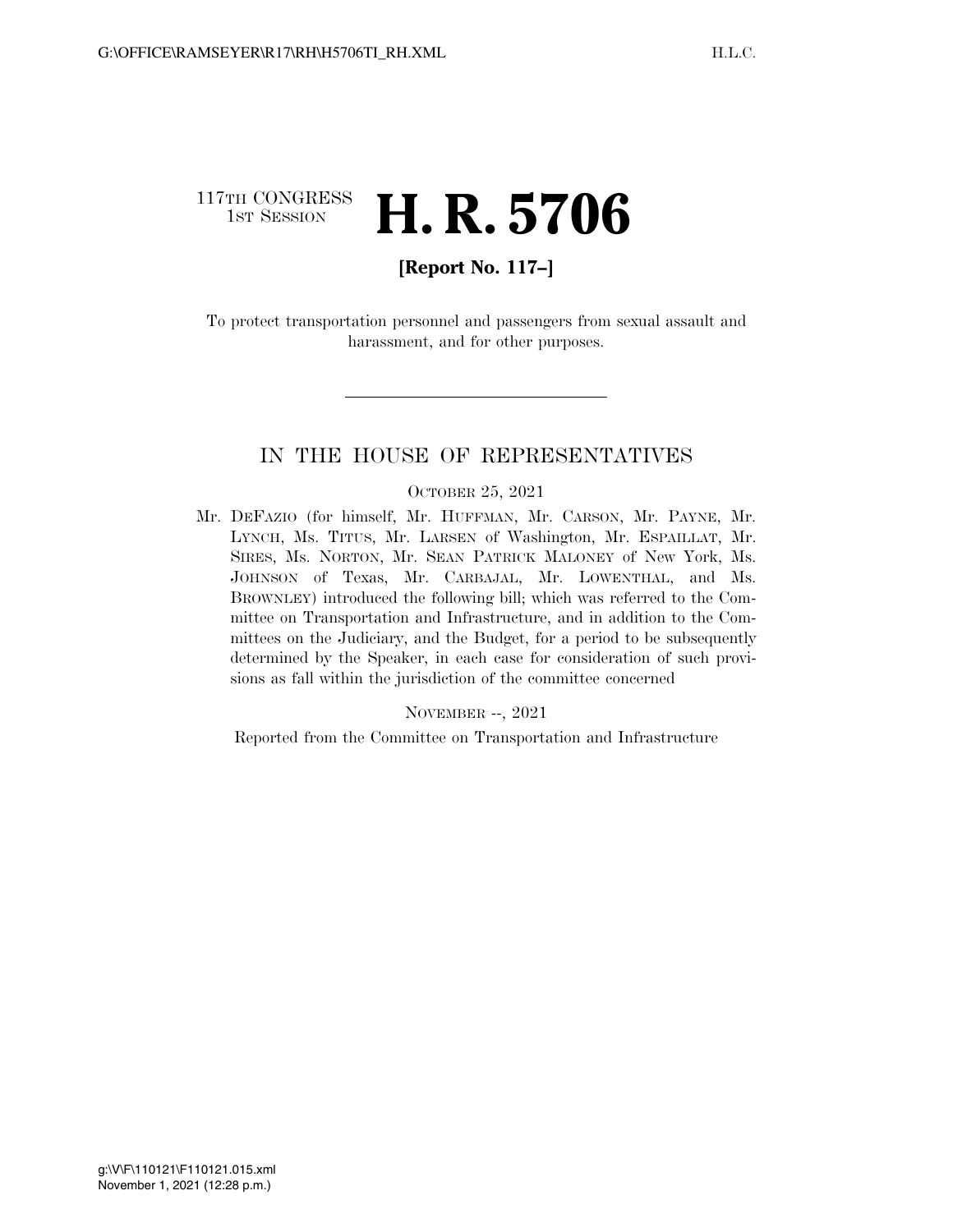# **A BILL**

To protect transportation personnel and passengers from sexual assault and harassment, and for other purposes.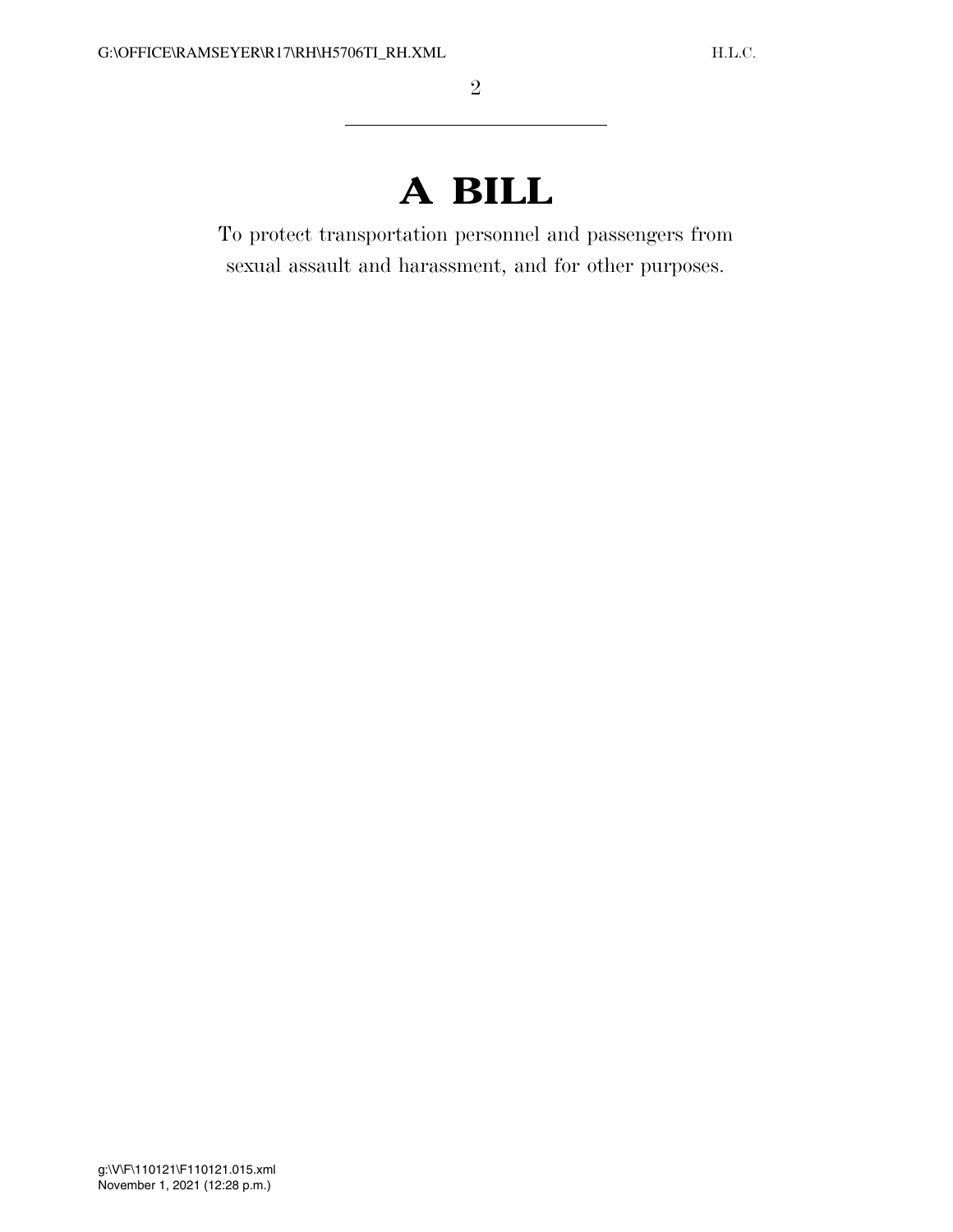*Be it enacted by the Senate and House of Representa- tives of the United States of America in Congress assembled,*  **SECTION 1. SHORT TITLE.**  This Act may be cited as the ''Stop Sexual Assault and Harassment in Transportation Act''. **SEC. 2. FORMAL SEXUAL ASSAULT AND HARASSMENT POLI- CIES ON AIR CARRIERS AND FOREIGN AIR CARRIERS.**  (a) IN GENERAL.—Chapter 417 of title 49, United States Code, is amended by adding at the end the fol- lowing: **''§ 41727. Formal sexual assault and harassment poli- cies**  ''(a) REQUIREMENT.—Not later than 180 days after the date of enactment of this section, each air carrier and foreign air carrier transporting passengers for compensa- tion shall issue, in consultation with labor unions rep- resenting personnel of the air carrier or foreign air carrier, a formal policy with respect to transportation sexual as-

sault or harassment incidents.

 ''(b) CONTENTS.—The policy required under sub-section (a) shall include—

23  $\frac{1}{2}$  (1) a statement indicating that no transpor- tation sexual assault or harassment incident is ac-ceptable under any circumstance;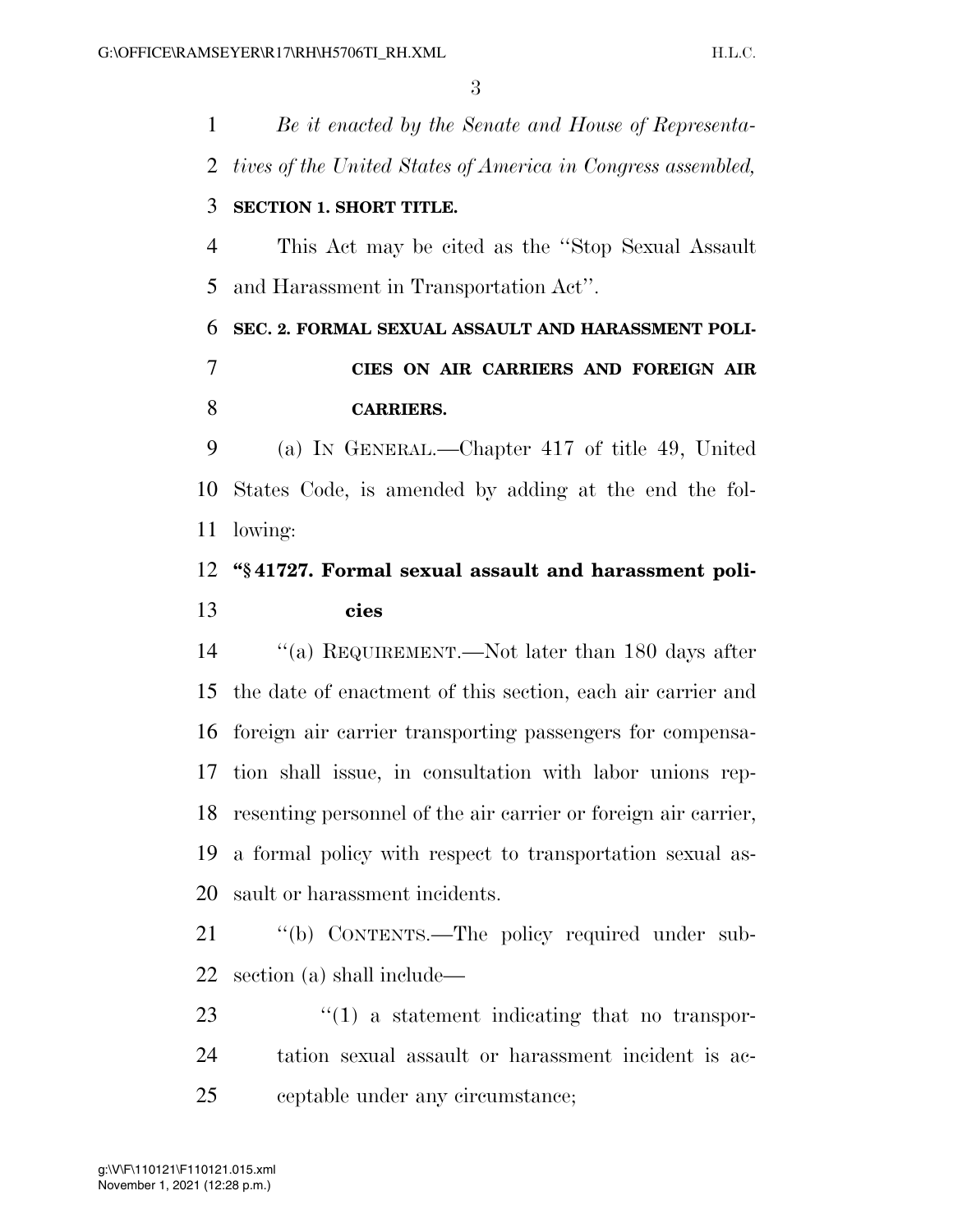| $\mathbf{1}$   | $\lq(2)$ procedures that facilitate the reporting of    |
|----------------|---------------------------------------------------------|
| 2              | a transportation sexual assault or harassment inci-     |
| 3              | dent, including—                                        |
| $\overline{4}$ | $\lq\lq$ appropriate public outreach activities;        |
| 5              | and                                                     |
| 6              | "(B) confidential phone and internet-based              |
| $\overline{7}$ | opportunities for reporting;                            |
| 8              | "(3) procedures that personnel should follow            |
| 9              | upon the reporting of a transportation sexual assault   |
| 10             | or harassment incident, including actions to protect    |
| 11             | affected individuals from continued sexual assault or   |
| 12             | harassment and to notify law enforcement when ap-       |
| 13             | propriate;                                              |
| 14             | $"(4)$ procedures that may limit or prohibit, to        |
| 15             | the extent practicable, future travel with the air car- |
| 16             | rier or foreign air carrier by any passenger who        |
| 17             | causes a transportation sexual assault or harassment    |
| 18             | incident; and                                           |
| 19             | $\lq(5)$ training that is required for all appropriate  |
| 20             | personnel with respect to the policy required under     |
| 21             | subsection $(a)$ , including—                           |
| 22             | "(A) specific training for personnel who                |
| 23             | may receive reports of transportation sexual as-        |
| 24             | sault or harassment incidents; and                      |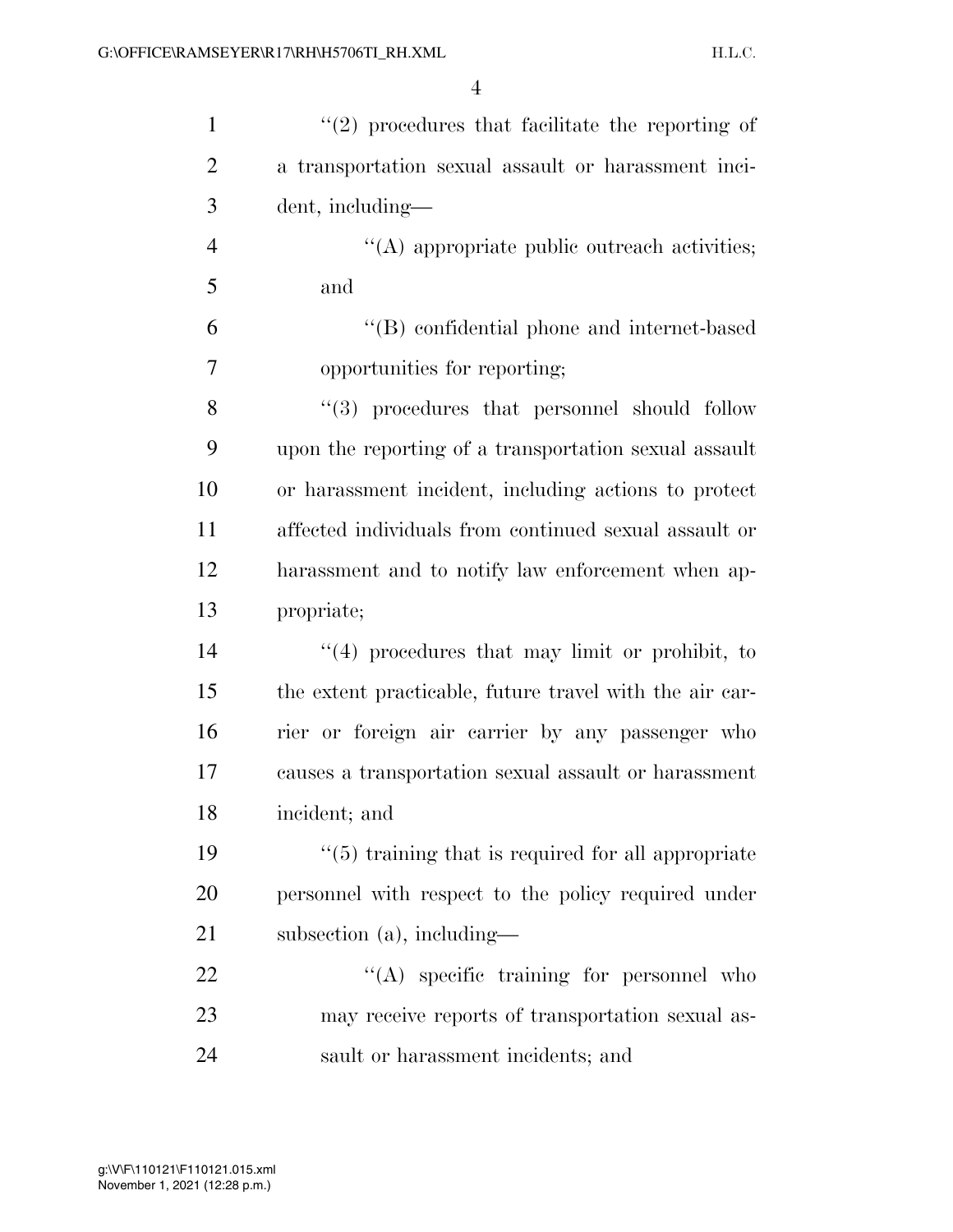$\langle$  (B) recognizing and responding to poten- tial human trafficking victims, in the same manner as required under section 44734(a)(4). ''(c) PASSENGER INFORMATION.—An air carrier or foreign air carrier described in subsection (a) shall promi- nently display, on the internet website of the air carrier or foreign air carrier and through the use of appropriate signage, a written statement that— ''(1) advises passengers and personnel that the carrier has adopted a formal policy with respect to transportation sexual assault or harassment inci- dents; ''(2) informs passengers and personnel of the other major components of the carrier's formal pol- icy, including a statement indicating that no trans- portation sexual assault or harassment incident is acceptable under any circumstance; and 18 ''(3) informs passengers and personnel of the procedure for reporting a transportation sexual as- sault or harassment incident. 21 "(d) STANDARD OF CARE.—Compliance with the re- quirements of this section, and any policy issued there- under, shall not determine whether the air carrier or for-eign air carrier described in subsection (a) has acted with

any requisite standard of care.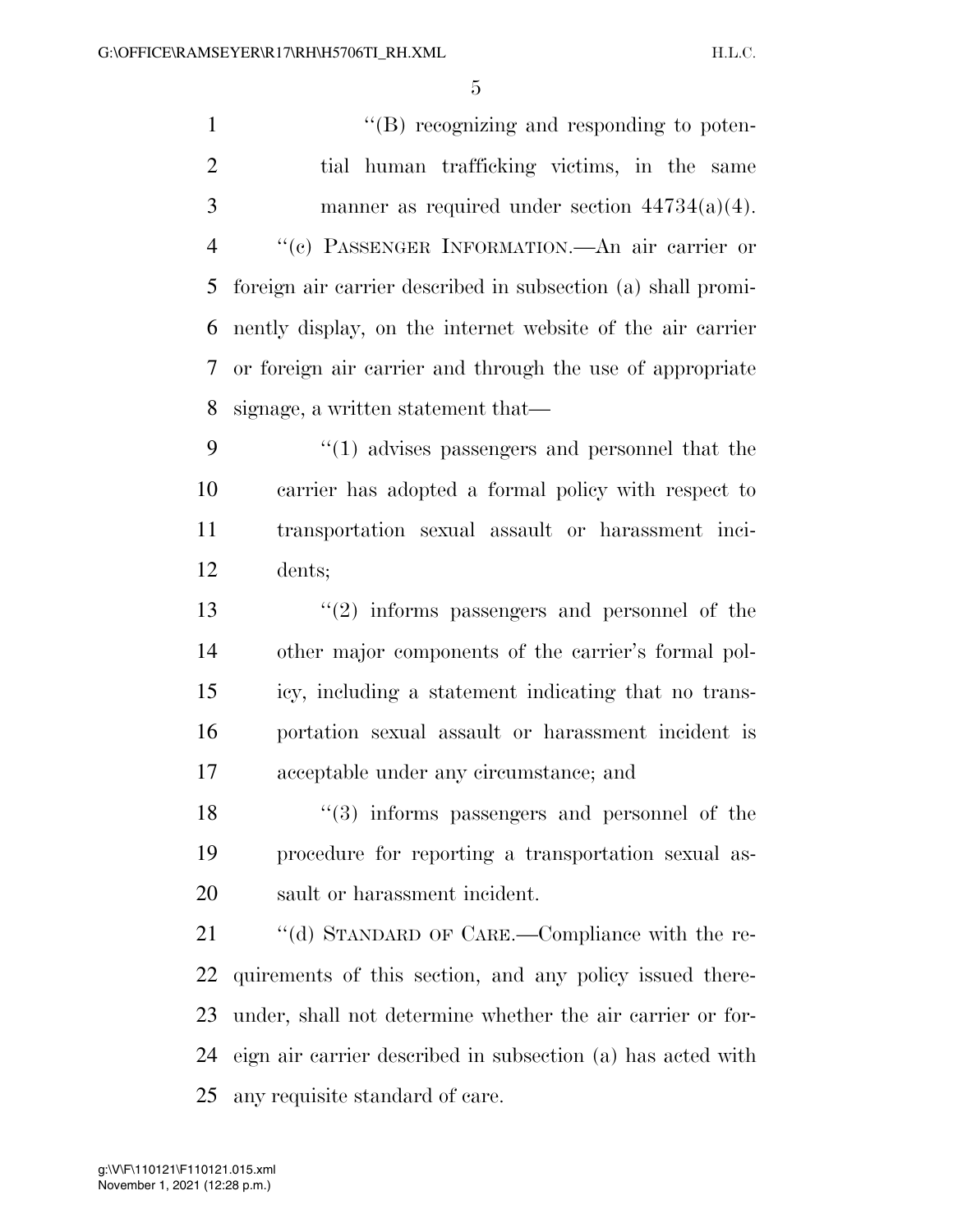| $\mathbf{1}$   | "(e) DEFINITIONS.—In this section:                     |
|----------------|--------------------------------------------------------|
| $\overline{2}$ | " $(1)$ PERSONNEL.—The term 'personnel' means          |
| 3              | an employee or contractor of an air carrier or for-    |
| $\overline{4}$ | eign air carrier.                                      |
| 5              | "(2) SEXUAL ASSAULT.—The term 'sexual as-              |
| 6              | sault' means the occurrence of an act that con-        |
| 7              | stitutes any nonconsensual sexual act proscribed by    |
| 8              | Federal, tribal, or State law, including when the vic- |
| 9              | tim lacks capacity to consent.                         |
| 10             | "(3) TRANSPORTATION SEXUAL ASSAULT<br><b>OR</b>        |
| 11             | HARASSMENT INCIDENT.—The term 'transportation          |
| 12             | sexual assault or harassment incident' means the oc-   |
| 13             | currence, or reasonably suspected occurrence, of an    |
| 14             | act that—                                              |
| 15             | "(A) constitutes sexual assault or sexual              |
| 16             | harassment; and                                        |
| 17             | $\lq\lq (B)$ is committed—                             |
| 18             | "(i) by a passenger or member of per-                  |
| 19             | sonnel of an air carrier or foreign air car-           |
| 20             | rier against another passenger or member               |
| 21             | of personnel of an air carrier or foreign air          |
| 22             | carrier; and                                           |
| 23             | "(ii) within an aircraft or in an area                 |
| 24             | in which passengers are entering or exiting            |
| 25             | an aircraft.".                                         |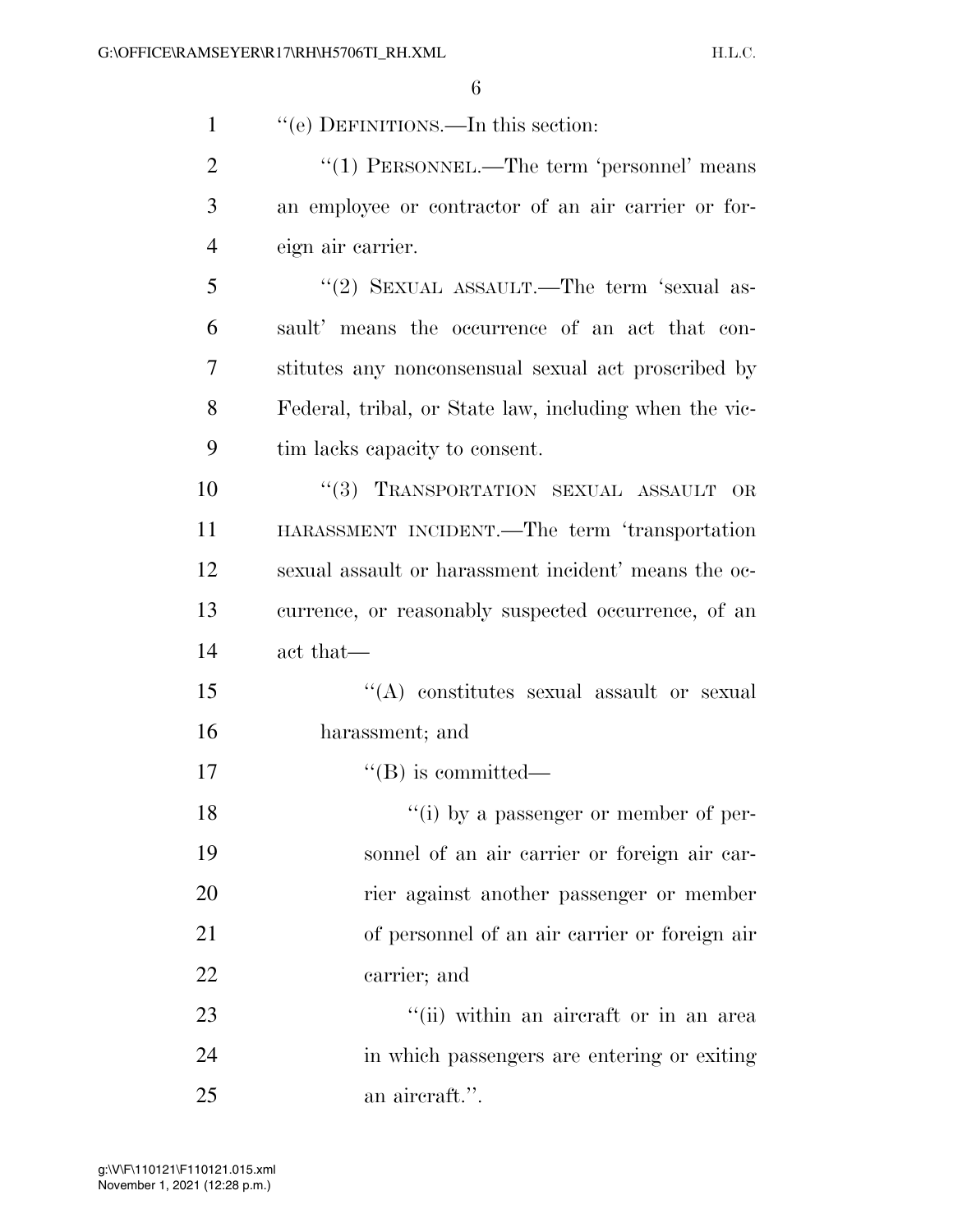(b) CLERICAL AMENDMENT.—The analysis for chap- ter 417 of title 49, United States Code, is amended by adding at the end the following:

''41727. Formal sexual assault and harassment policies.''.

### **SEC. 3. FORMAL SEXUAL ASSAULT AND HARASSMENT POLI-CIES FOR CERTAIN MOTOR CARRIERS.**

 (a) REQUIREMENT.—Not later than 180 days after the date of enactment of this Act, each covered motor car- rier shall issue, in consultation with labor unions rep- resenting personnel of the covered motor carrier, a formal policy with respect to transportation sexual assault or har-assment incidents.

 (b) CONTENTS.—The policy required under sub-section (a) shall include—

 (1) a statement indicating that no transpor- tation sexual assault or harassment incident is ac-ceptable under any circumstance;

 (2) procedures that facilitate the reporting of a transportation sexual assault or harassment inci-dent, including—

 (A) appropriate public outreach activities; and

 (B) confidential phone and internet-based opportunities for reporting;

 (3) procedures that personnel should follow upon the reporting of a transportation sexual assault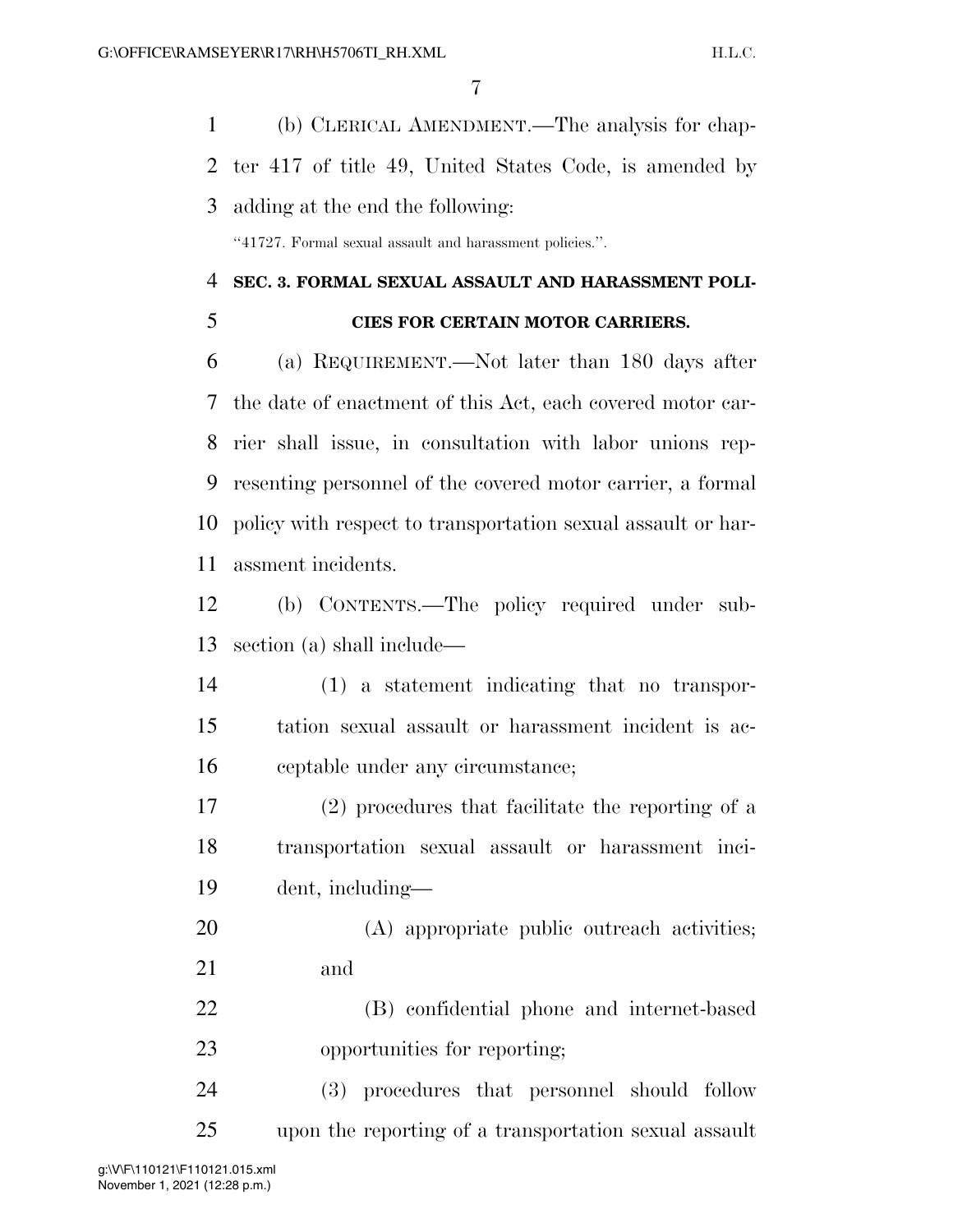or harassment incident, including actions to protect affected individuals from continued sexual assault or harassment and to notify law enforcement when ap- propriate; (4) procedures that may limit, to the extent practicable, future travel with the covered motor car- rier by any passenger who causes a transportation sexual assault or harassment incident; and (5) training that is required for all appropriate personnel with respect to the policy required under subsection (a), including— (A) specific training for personnel who may receive reports of transportation sexual as- sault or harassment incidents; and (B) recognizing and responding to poten-16 tial human trafficking victims. (c) PASSENGER INFORMATION.—A covered motor carrier shall prominently display, on the internet website of the covered motor carrier and through the use of appro- priate signage, a written statement that— (1) advises passengers that the covered motor carrier has adopted a formal policy with respect to transportation sexual assault or harassment inci-dents;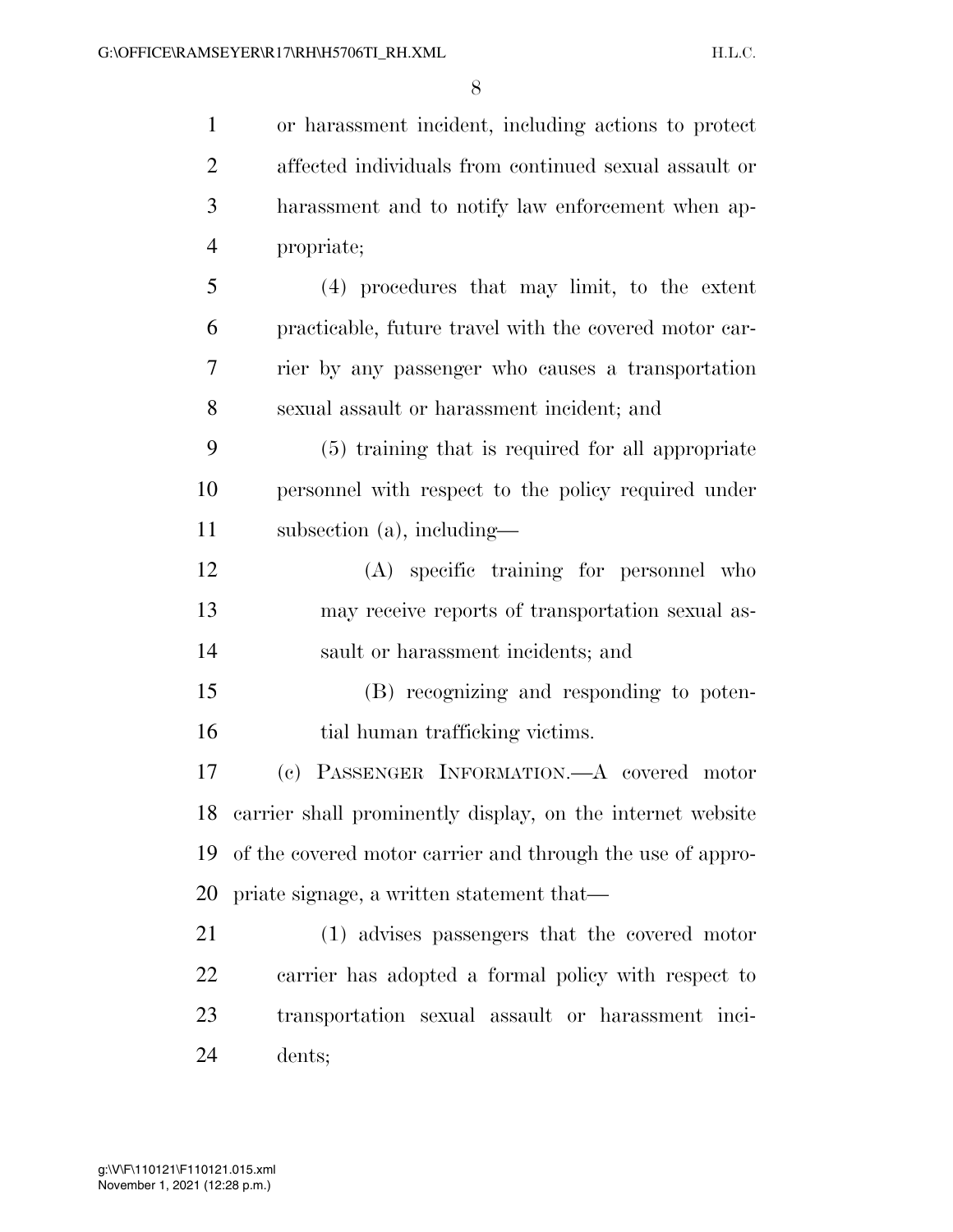(2) informs passengers and personnel of the other major components of the covered motor car- rier's formal policy, including a statement indicating that no transportation sexual assault or harassment incident is acceptable under any circumstance; and (3) informs passengers of the procedure for re- porting a transportation sexual assault or harass- ment incident. (d) STANDARD OF CARE.—Compliance with the re- quirements of this section, and any policy issued there- under, shall not determine whether the covered motor car- rier has acted with any requisite standard of care. (e) DEFINITIONS.—In this section: (1) PERSONNEL.—The term ''personnel'' means an employee or contractor of a covered motor car- rier. (2) COVERED MOTOR CARRIER.—The term ''covered motor carrier'' means a motor carrier of passengers that— (A) conducts regularly scheduled intercity service; and (B) is a Class I carrier (as that term is used in section 369.3(a) of title 49, Code of Federal Regulations).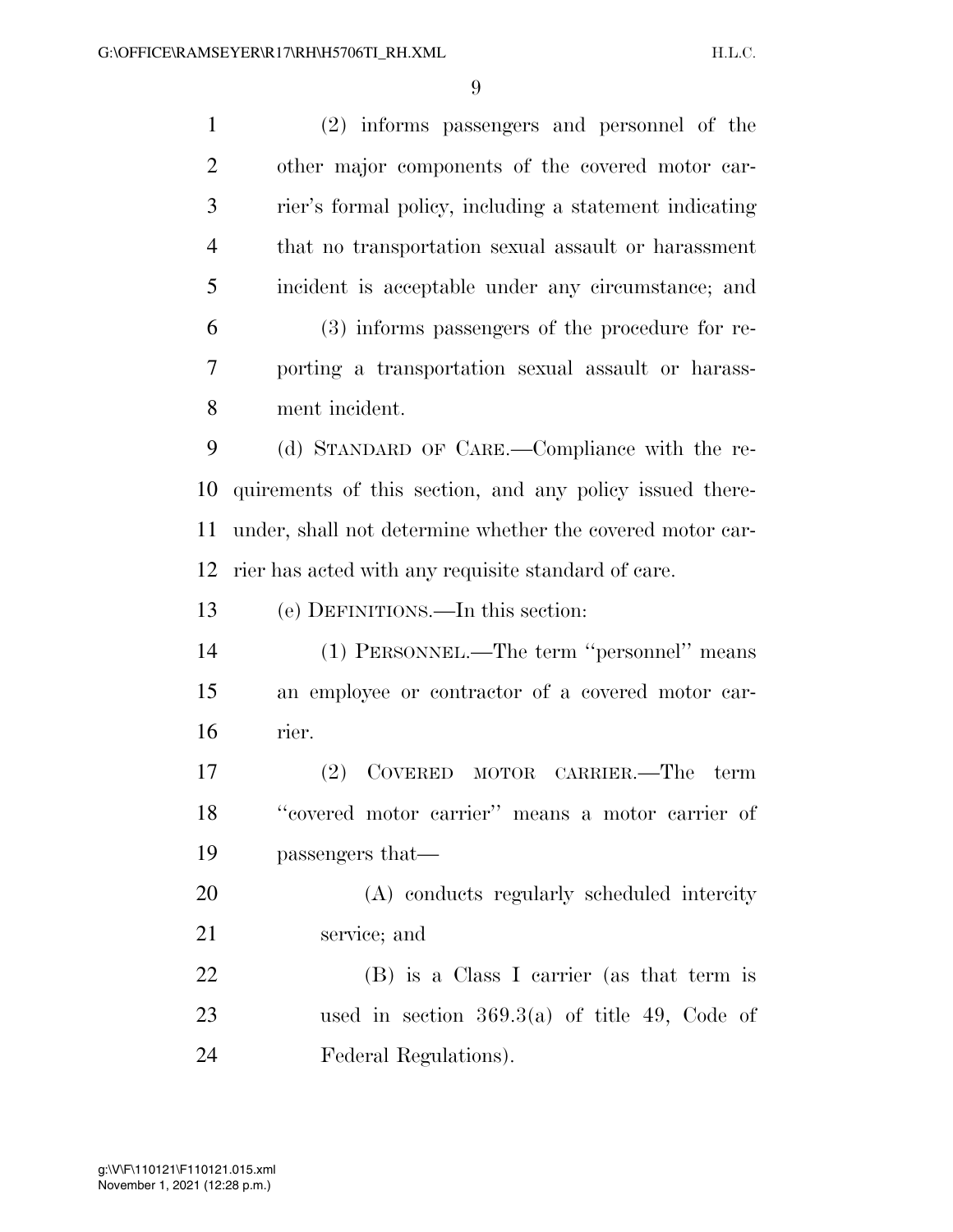| $\mathbf{1}$   | (3) SEXUAL ASSAULT.—The term "sexual as-               |
|----------------|--------------------------------------------------------|
| $\overline{2}$ | sault" means the occurrence of an act that con-        |
| 3              | stitutes any nonconsensual sexual act proscribed by    |
| $\overline{4}$ | Federal, tribal, or State law, including when the vic- |
| 5              | tim lacks capacity to consent.                         |
| 6              | (4) TRANSPORTATION SEXUAL ASSAULT<br>OR                |
| 7              | HARASSMENT INCIDENT.—The term "transportation          |
| 8              | sexual assault or harassment incident" means the       |
| 9              | occurrence, or reasonably suspected occurrence, of     |
| 10             | an act that—                                           |
| 11             | (A) constitutes sexual assault or sexual               |
| 12             | harassment; and                                        |
| 13             | (B) is committed—                                      |
| 14             | (i) by a passenger or member of per-                   |
| 15             | sonnel of covered motor carrier against an-            |
| 16             | other passenger or member of personnel of              |
| 17             | the covered motor carrier; and                         |
| 18             | (ii) within a vehicle of the motor car-                |
| 19             | rier or in an area in which passengers are             |
| 20             | entering or exiting such a vehicle.                    |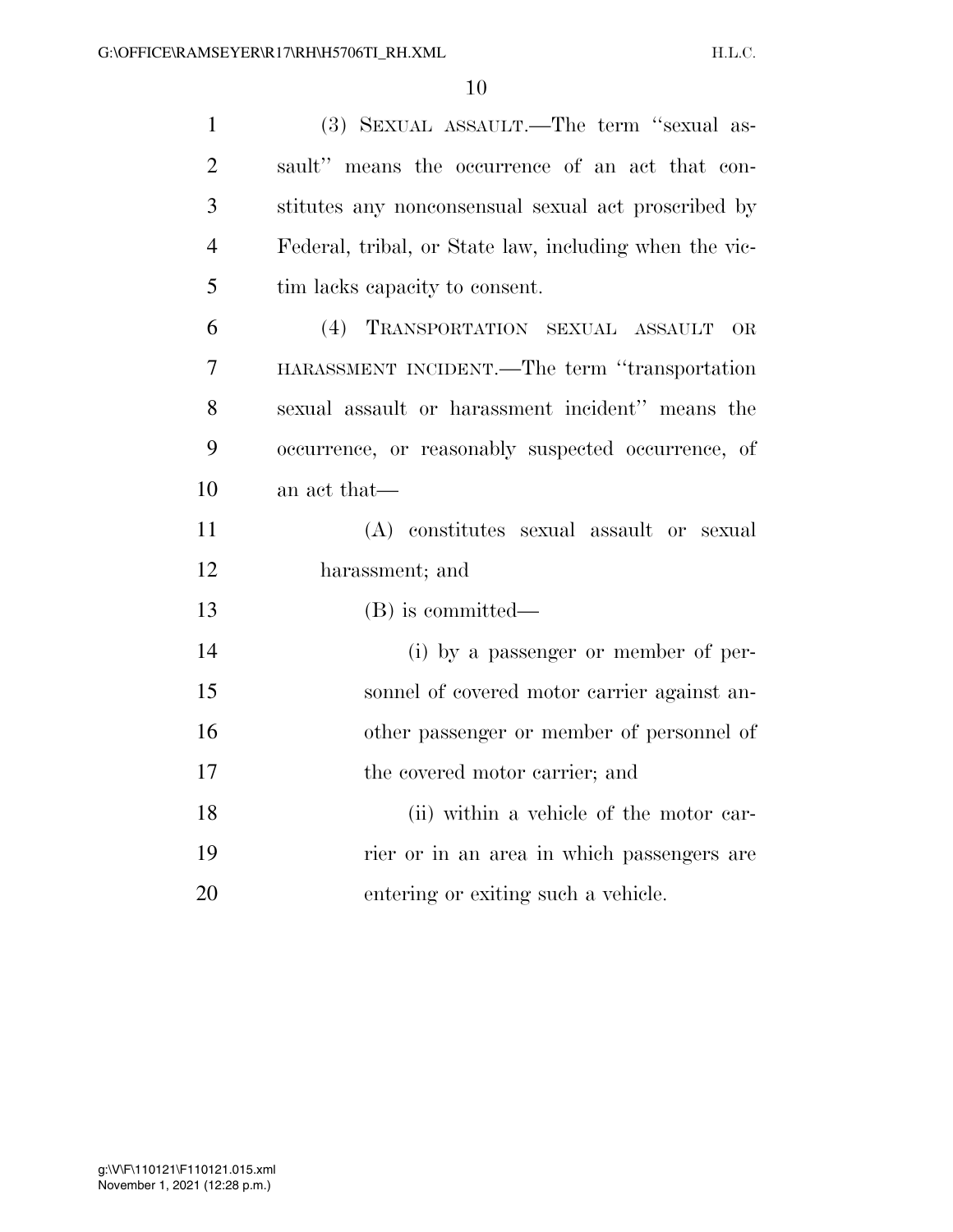## **SEC. 4. FORMAL SEXUAL ASSAULT AND HARASSMENT POLI- CIES ON PASSENGER COMMUTER AND INTER-CITY RAIL.**

 (a) IN GENERAL.—Chapter 241 of title 49, United States Code, is amended by adding at the end the fol-lowing:

### **''§ 24104. Formal sexual assault and harassment poli-cies**

9 "(a) REQUIREMENT.—Not later than 180 days after the date of enactment of this section, each covered rail entity shall issue, in consultation with labor unions rep- resenting personnel with respect to the covered rail entity, a formal policy with respect to transportation sexual as-sault or harassment incidents.

 ''(b) CONTENTS.—The policy required under sub-section (a) shall include—

 $\mathcal{L}(1)$  a statement indicating that no transpor- tation sexual assault or harassment incident is ac-ceptable under any circumstance;

 $(2)$  procedures that facilitate the reporting of a transportation sexual assault or harassment inci-dent, including—

23 ''(A) appropriate public outreach activities; and

 ''(B) confidential phone and internet-based opportunities for reporting;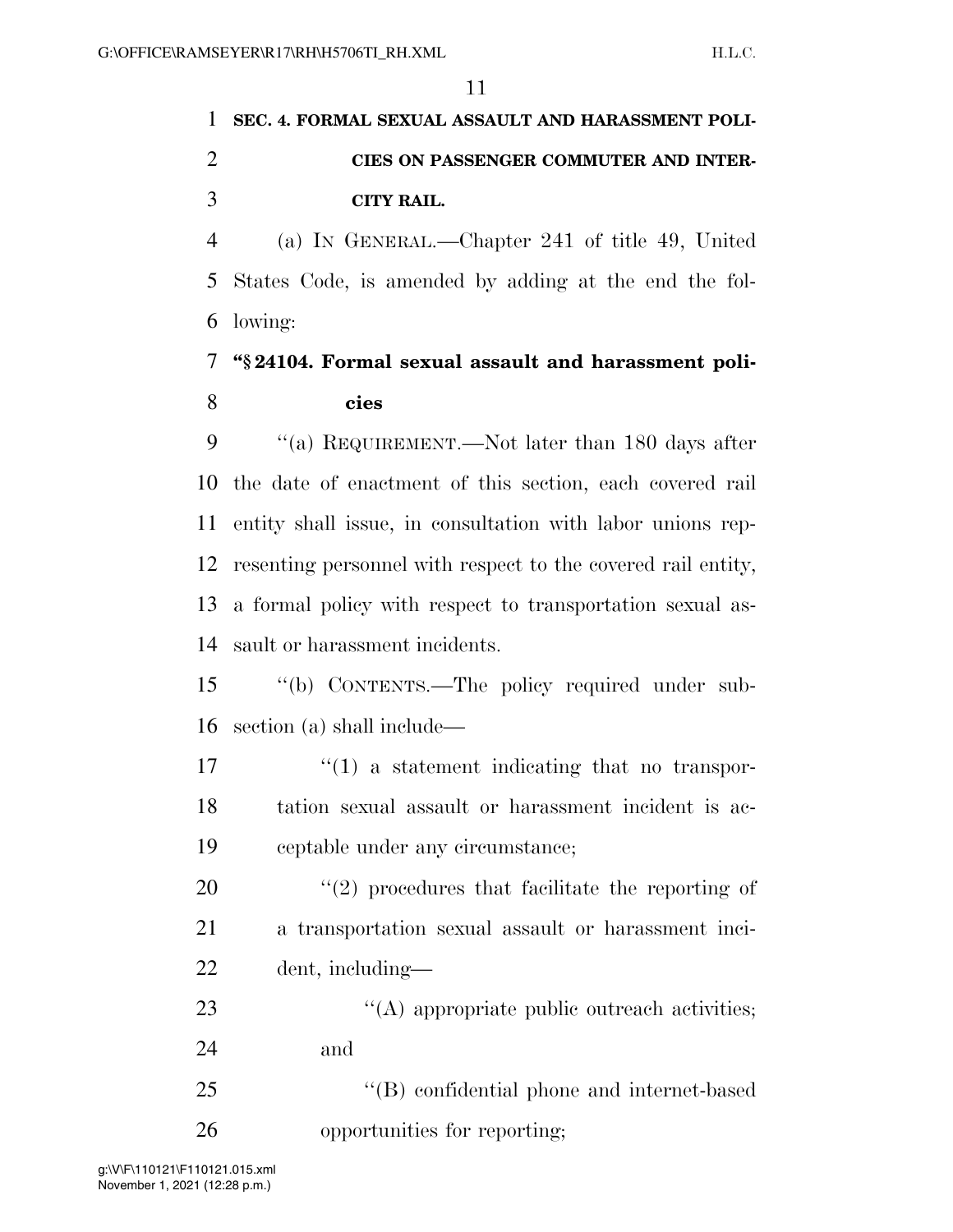| $\mathbf{1}$   | "(3) procedures that personnel should follow                   |
|----------------|----------------------------------------------------------------|
| $\overline{2}$ | upon the reporting of a transportation sexual assault          |
| 3              | or harassment incident, including actions to protect           |
| $\overline{4}$ | affected individuals from continued sexual assault or          |
| 5              | harassment and to notify law enforcement when ap-              |
| 6              | propriate;                                                     |
| 7              | $"(4)$ procedures that may limit or prohibit, to               |
| 8              | the extent practicable, future travel with the covered         |
| 9              | rail entity by any passenger who causes a transpor-            |
| 10             | tation sexual assault or harassment incident; and              |
| 11             | $\cdot\cdot$ (5) training that is required for all appropriate |
| 12             | personnel with respect to the policy required under            |
| 13             | subsection $(a)$ , including—                                  |
| 14             | $\lq\lq$ specific training for personnel who                   |
| 15             | may receive reports of transportation sexual as-               |
| 16             | sault or harassment incidents; and                             |
| 17             | $\lq\lq$ recognizing and responding to poten-                  |
| 18             | tial human trafficking victims.                                |
| 19             | "(c) PASSENGER INFORMATION.—A covered rail enti-               |
| 20             | ty shall prominently display, on the internet website of the   |
| 21             | entity and through the use of appropriate signage, a writ-     |
| 22             | ten statement that—                                            |
| 23             | $\cdot\cdot(1)$ advises passengers and personnel that the      |
| 24             | covered rail entity has adopted a formal policy with           |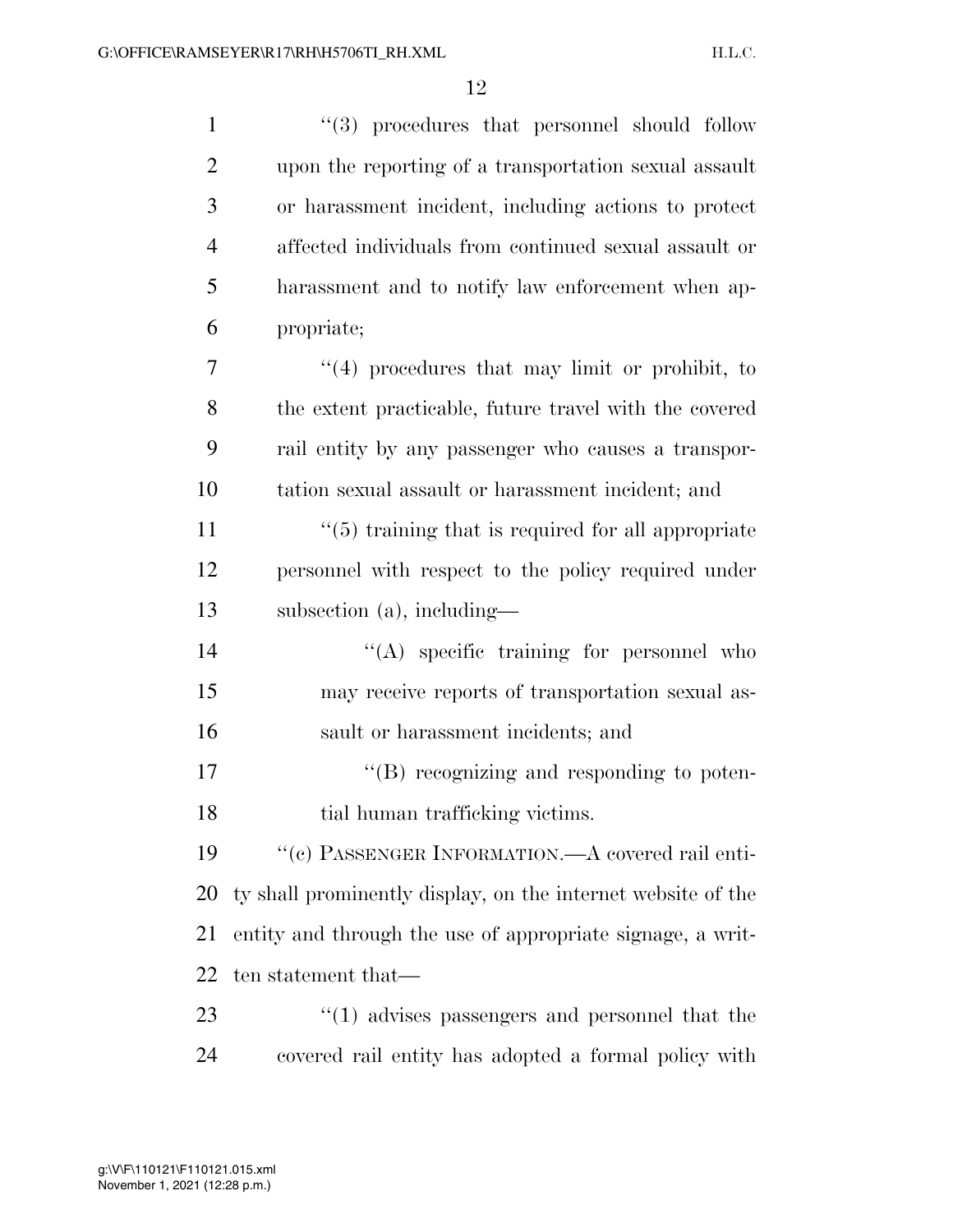|   | respect to transportation sexual assault or harass- |
|---|-----------------------------------------------------|
| 2 | ment incidents;                                     |
|   | $\lq(2)$ informs passengers and personnel of the    |

 other major components of the covered rail entity's formal policy, including a statement indicating that no transportation sexual assault or harassment inci-dent is acceptable under any circumstance; and

8 "(3) informs passengers and personnel of the procedure for reporting a transportation sexual as-sault or harassment incident.

 ''(d) STANDARD OF CARE.—Compliance with the re- quirements of this section, and any policy issued there- under, shall not determine whether the covered rail entity has acted with any requisite standard of care.

''(e) DEFINITIONS.—In this section:

 ''(1) COVERED RAIL ENTITY.—The term 'cov- ered rail entity' means an entity providing commuter rail passenger transportation or intercity rail pas-senger transportation.

20 "(2) PERSONNEL.—The term 'personnel' means an employee or contractor of a covered rail entity. 22 "(3) SEXUAL ASSAULT.—The term 'sexual as- sault' means the occurrence of an act that con-stitutes any nonconsensual sexual act proscribed by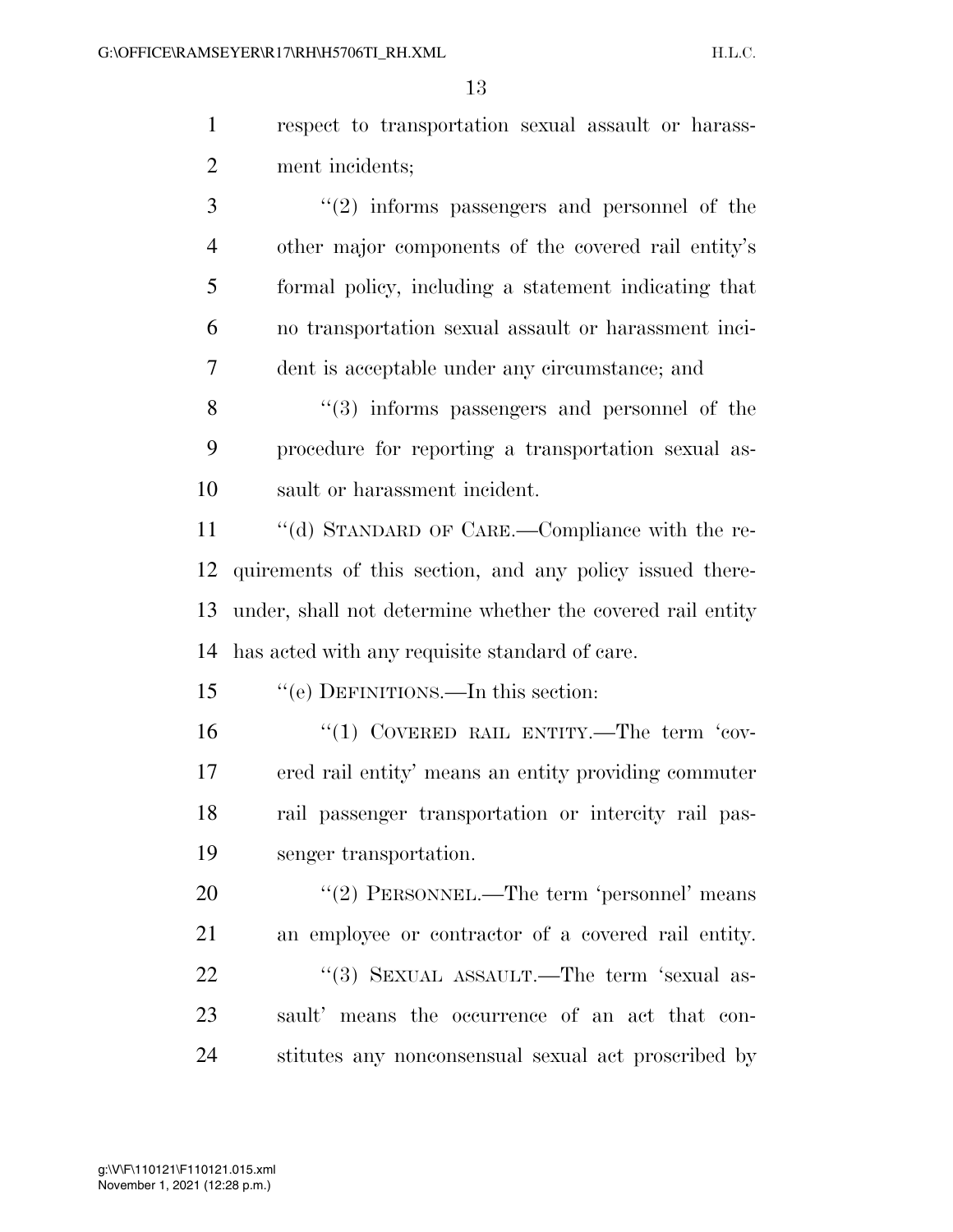| $\mathbf{1}$   | Federal, tribal, or State law, including when the vic-   |
|----------------|----------------------------------------------------------|
| 2              | tim lacks capacity to consent.                           |
| 3              | "(4) TRANSPORTATION SEXUAL ASSAULT OR                    |
| $\overline{4}$ | HARASSMENT INCIDENT.—The term 'transportation            |
| 5              | sexual assault or harassment incident' means the oc-     |
| 6              | currence, or reasonably suspected occurrence, of an      |
| 7              | act that—                                                |
| 8              | "(A) constitutes sexual assault or sexual                |
| 9              | harassment; and                                          |
| 10             | $\lq\lq (B)$ is committed—                               |
| 11             | "(i) by a passenger or member of per-                    |
| 12             | sonnel of covered rail entity against an-                |
| 13             | other passenger or member of personnel of                |
| 14             | the covered rail entity; and                             |
| 15             | "(ii) within a vehicle of the covered                    |
| 16             | rail entity or in an area in which pas-                  |
| 17             | sengers are entering or exiting such a vehi-             |
| 18             | $ele.$ ".                                                |
| 19             | (b) CLERICAL AMENDMENT.—The analysis for chap-           |
| 20             | ter 241 of title 49, United States Code, is amended by   |
| 21             | adding at the end the following:                         |
|                | "24104. Formal sexual assault and harassment policies.". |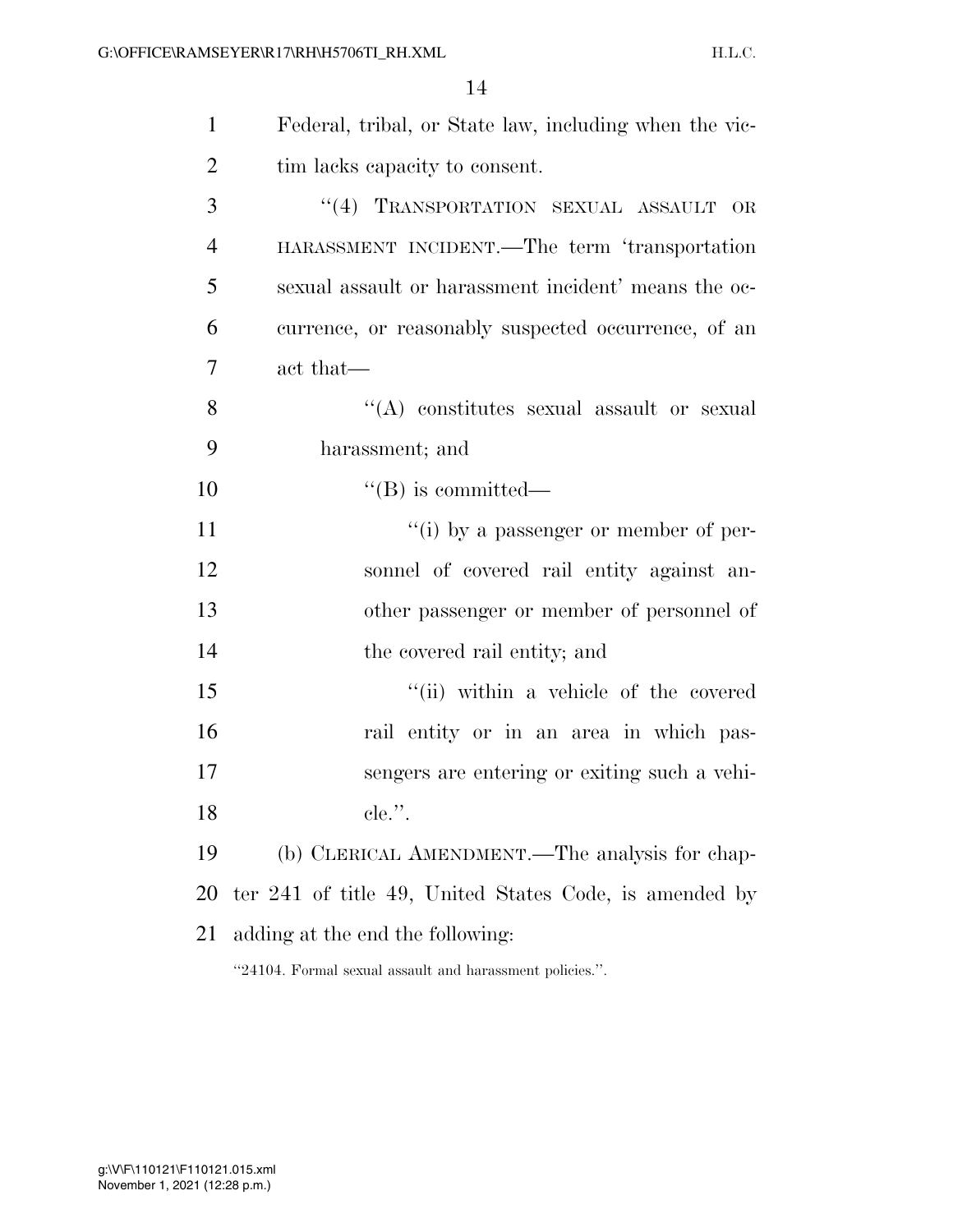## **SEC. 5. FORMAL SEXUAL ASSAULT AND HARASSMENT POLI-CIES ON TRANSIT.**

 (a) IN GENERAL.—Chapter 53 of title 49, United States Code, is amended by adding at the end the fol-lowing:

## **''§ 5341. Formal sexual assault and harassment poli-cies**

8 "(a) REQUIREMENT.—Not later than 180 days after the date of enactment of this section, each covered transit entity shall issue, in consultation with labor unions rep- resenting personnel with respect to the covered transit en- tity, a formal policy with respect to transportation sexual assault or harassment incidents.

 ''(b) CONTENTS.—The policy required under sub-section (a) shall include—

 ''(1) a statement indicating that no transpor- tation sexual assault or harassment incident is ac-ceptable under any circumstance;

19  $\frac{1}{2}$  procedures that facilitate the reporting of a transportation sexual assault or harassment inci-dent, including—

22  $\langle (A) \rangle$  appropriate public outreach activities; and

 ''(B) confidential phone and internet-based opportunities for reporting;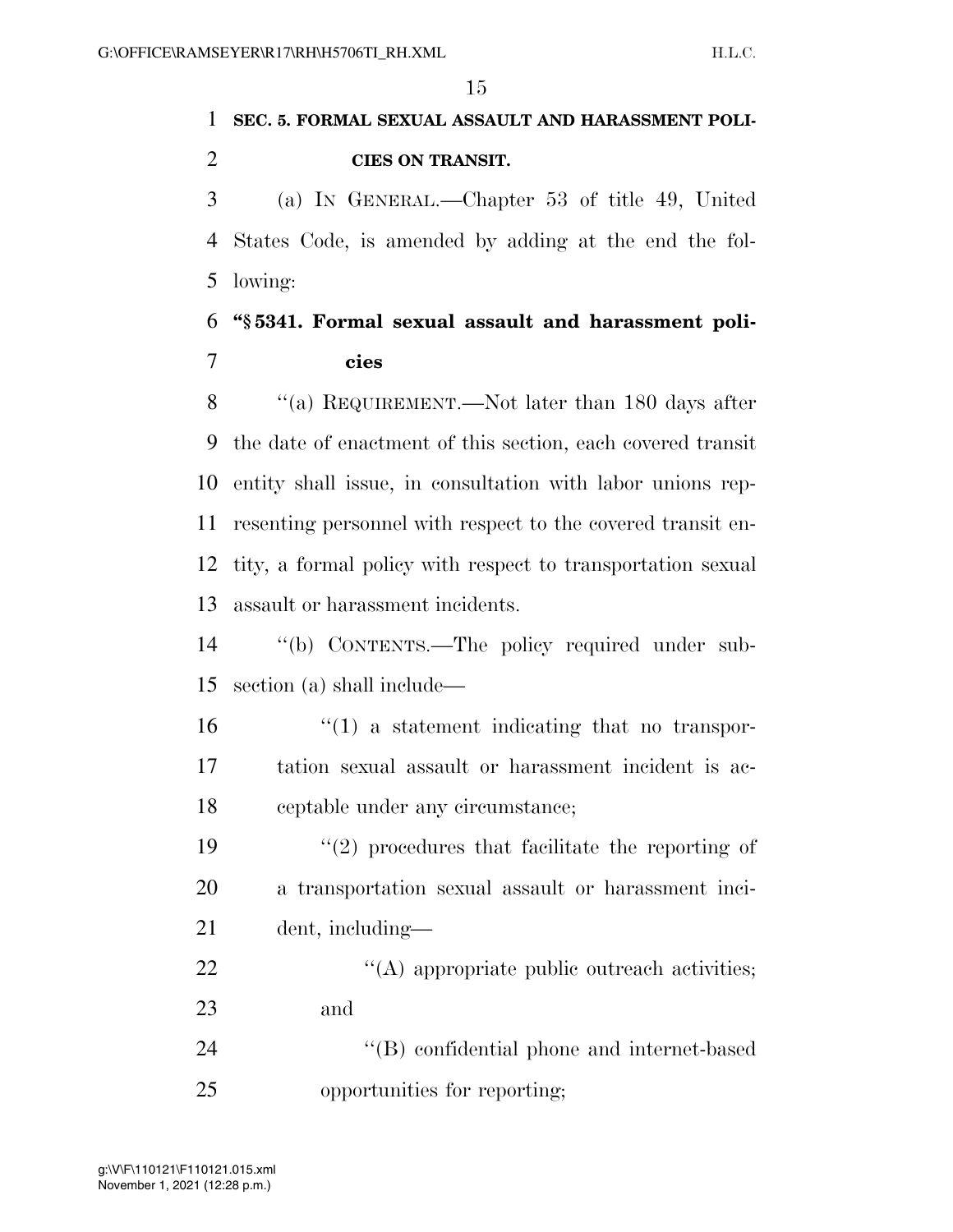| $\mathbf{1}$   | $(3)$ procedures that personnel should follow                  |
|----------------|----------------------------------------------------------------|
| $\overline{2}$ | upon the reporting of a transportation sexual assault          |
| 3              | or harassment incident, including actions to protect           |
| $\overline{4}$ | affected individuals from continued sexual assault or          |
| 5              | harassment and to notify law enforcement when ap-              |
| 6              | propriate;                                                     |
| 7              | $(4)$ procedures that may limit, to the extent                 |
| 8              | practicable, future travel with the covered transit en-        |
| 9              | tity by any passenger who causes a transportation              |
| 10             | sexual assault or harassment incident; and                     |
| 11             | $\cdot\cdot$ (5) training that is required for all appropriate |
| 12             | personnel with respect to the policy required under            |
| 13             | subsection $(a)$ , including—                                  |
| 14             | $\lq\lq$ specific training for personnel who                   |
| 15             | may receive reports of transportation sexual as-               |
| 16             | sault or harassment incidents; and                             |
| 17             | "(B) recognizing and responding to poten-                      |
| 18             | tial human trafficking victims.                                |
| 19             | "(c) PASSENGER INFORMATION.—A covered transit                  |
| 20             | entity shall prominently display, on the internet website      |
| 21             | of the entity and through the use of appropriate signage,      |
| 22             | a written statement that—                                      |
| 23             | $\cdot$ (1) advises passengers and personnel that the          |
| 24             | covered transit entity has adopted a formal policy             |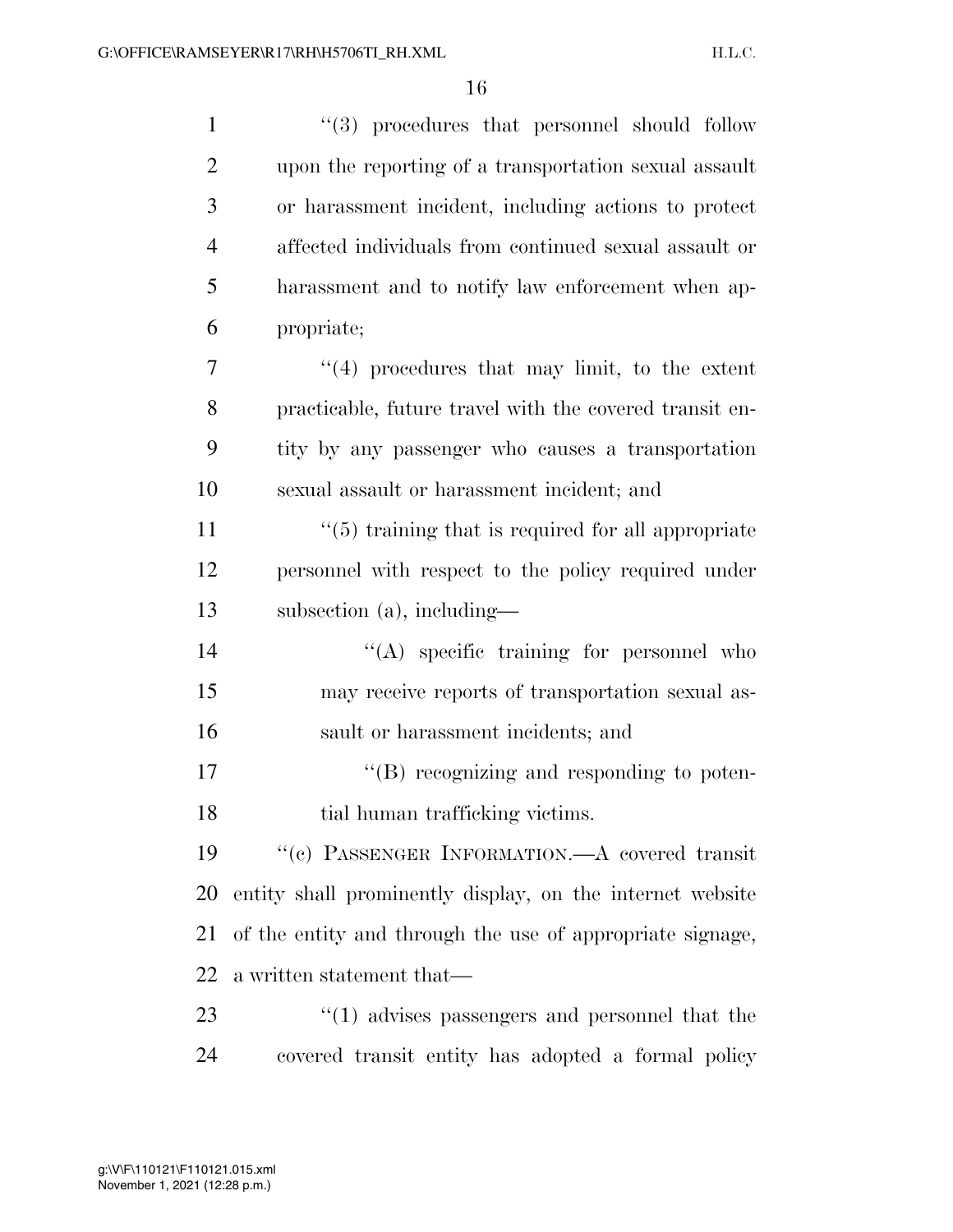| with respect to transportation sexual assault or har- |
|-------------------------------------------------------|
| assment incidents;                                    |

 ''(2) informs passengers and personnel of the other major components of the covered transit enti- ty's formal policy, including a statement indicating that no transportation sexual assault or harassment incident is acceptable under any circumstance; and 8 "(3) informs passengers and personnel of the procedure for reporting a transportation sexual as- sault or harassment incident. ''(d) STANDARD OF CARE.—Compliance with the re-quirements of this section, and any policy issued there-

 under, shall not determine whether the covered transit en-tity has acted with any requisite standard of care.

''(e) DEFINITIONS.—In this section:

 $(1)$  COVERED TRANSIT ENTITY.—The term 'covered transit entity' means a State or local gov- ernmental entity, private nonprofit organization, or Tribe that—

20  $\langle (A)$  operates a public transportation serv- ice; and 22 "(B) is a recipient or subrecipient of funds

under this chapter.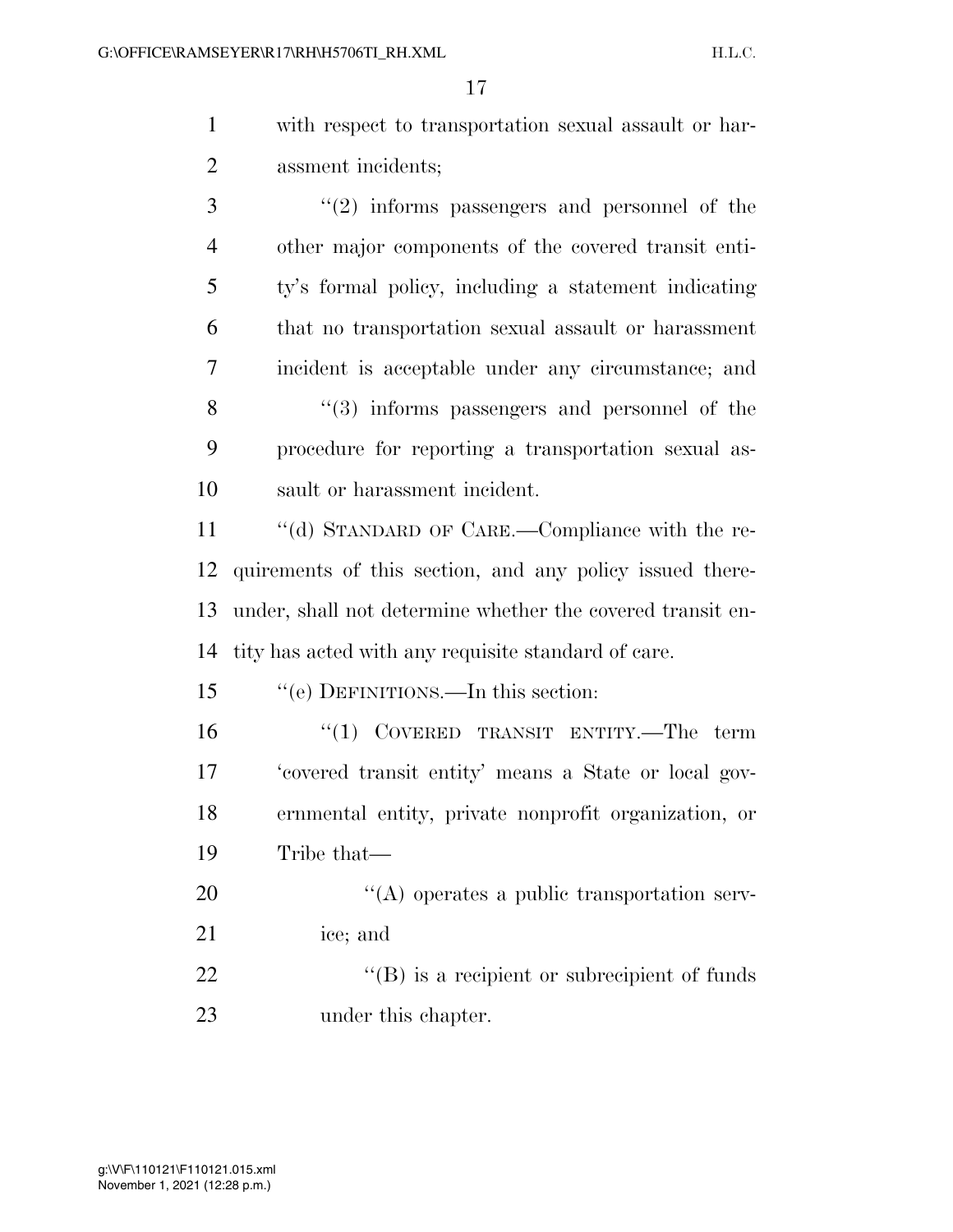1 ''(2) PERSONNEL.—The term 'personnel' means an employee or contractor of a covered transit enti-3 ty. 4 "(3) SEXUAL ASSAULT.—The term 'sexual as- sault' means the occurrence of an act that con- stitutes any nonconsensual sexual act proscribed by Federal, tribal, or State law, including when the vic- tim lacks capacity to consent. 9 "(4) TRANSPORTATION SEXUAL ASSAULT OR HARASSMENT INCIDENT.—The term 'transportation sexual assault or harassment incident' means the oc- currence, or reasonably suspected occurrence, of an act that—  $\langle (A)$  constitutes sexual assault or sexual harassment; and

 $16$  ''(B) is committed—

 $''(i)$  by a passenger or member of per- sonnel of covered transit entity against an- other passenger or member of personnel of 20 the covered transit entity; and

21 ''(ii) within a vehicle of the covered 22 transit entity or in an area in which pas-23 sengers are entering or exiting such a vehi-24 cle.''.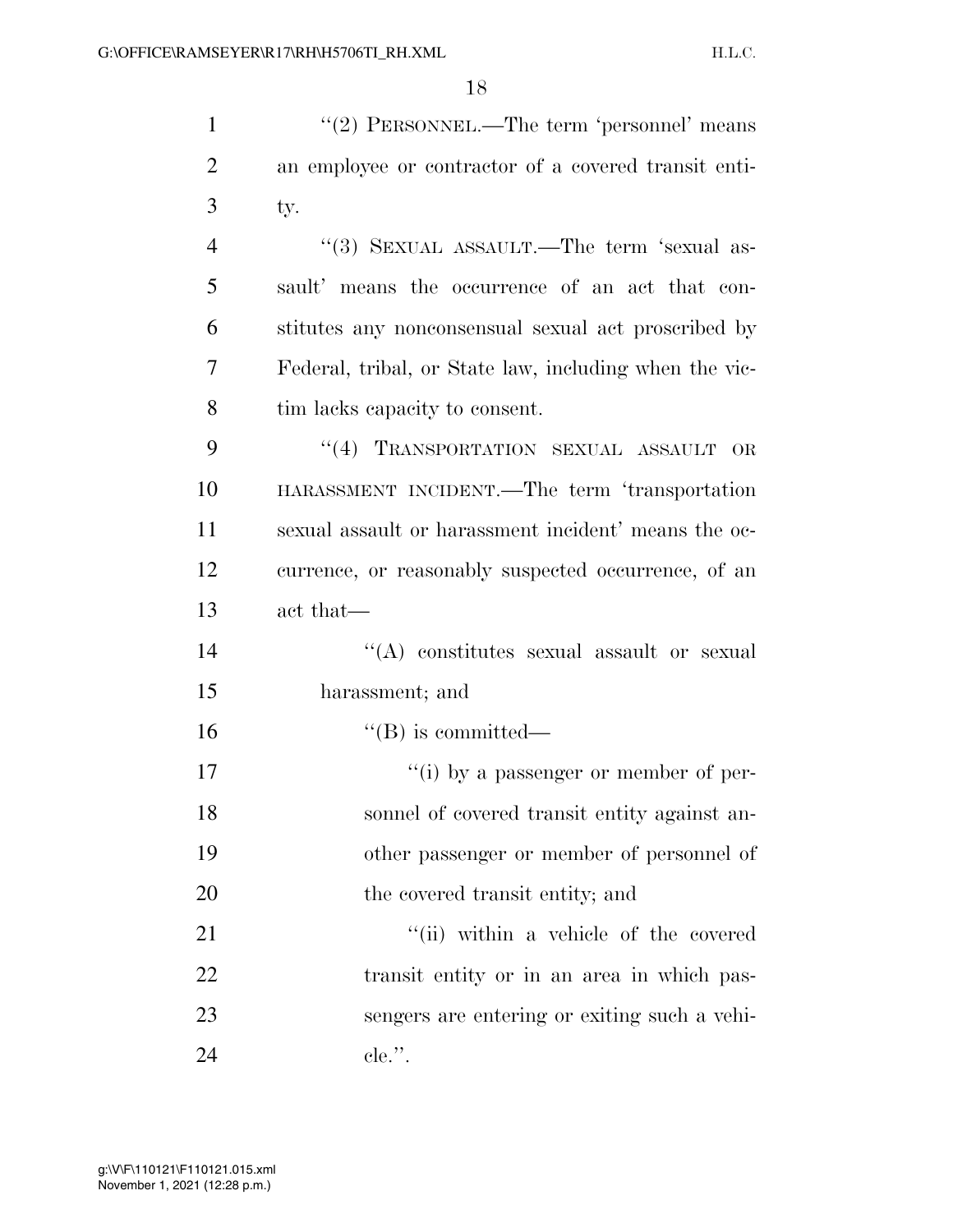| 1              | (b) CLERICAL AMENDMENT.—The analysis for chap-             |
|----------------|------------------------------------------------------------|
| $\overline{2}$ | ter 53 of title 49, United States Code, is amended by add- |
| 3              | ing at the end the following:                              |
|                | "5341. Formal sexual assault and harassment policies.".    |
| 4              | SEC. 6. FORMAL SEXUAL ASSAULT AND HARASSMENT POLI-         |
| 5              | CIES FOR PASSENGER VESSELS.                                |
| 6              | (a) IN GENERAL.—Section $3507(d)$ of title 46,             |
| 7              | United States Code, is amended—                            |
| 8              | $(1)$ in paragraph $(4)$ , by striking "and" after         |
| 9              | the semicolon at the end;                                  |
| 10             | $(2)$ in paragraph $(5)$ , by striking the period at       |
| 11             | the end and inserting a semicolon; and                     |
| 12             | (3) by adding at the end the following:                    |
| 13             | $\lq(6)(A)$ issue a formal policy with respect to          |
| 14             | sexual assault or harassment incidents that in-            |
| 15             | cludes—                                                    |
| 16             | "(i) a statement indicating that no sexual                 |
| 17             | assault or harassment incident is acceptable               |
| 18             | under any circumstance;                                    |
| 19             | "(ii) procedures that facilitate the report-               |
| 20             | ing of a sexual assault or harassment incident,            |
| 21             | including—                                                 |
| 22             | "(I) appropriate public outreach ac-                       |
| 23             | tivities; and                                              |
| 24             | "(II) confidential phone and internet-                     |
| 25             | based opportunities for reporting;                         |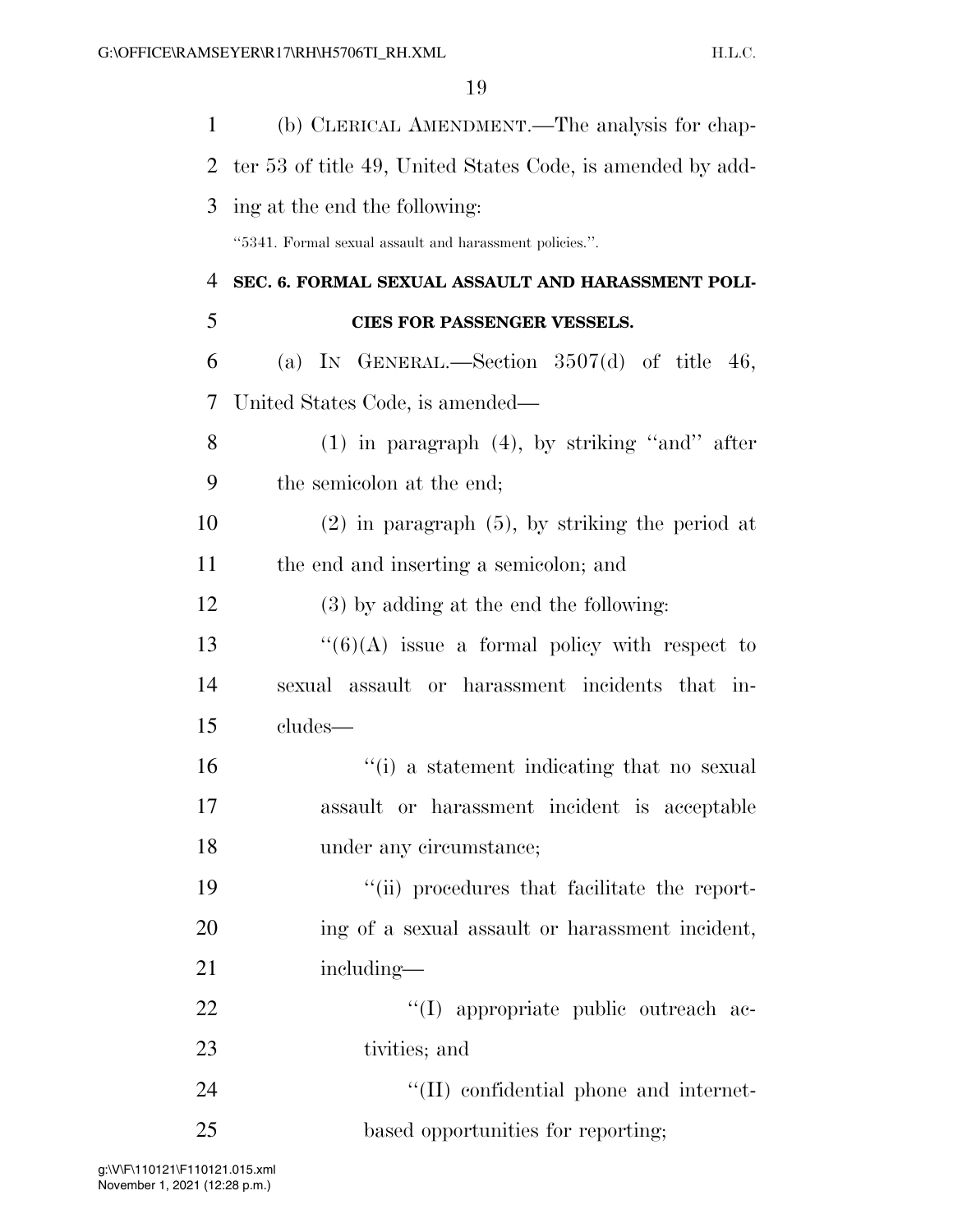| $\mathbf{1}$   | "(iii) procedures that personnel should fol-          |
|----------------|-------------------------------------------------------|
| $\overline{2}$ | low upon the reporting of a sexual assault or         |
| 3              | harassment incident, including actions to pro-        |
| $\overline{4}$ | tect affected individuals from continued sexual       |
| 5              | assault or harassment and how to provide the          |
| 6              | information and access required under para-           |
| 7              | graph(5);                                             |
| 8              | "(iv) procedures that may limit or prohibit,          |
| 9              | to the extent practicable, future travel on the       |
| 10             | vessel by any passenger who causes a transpor-        |
| 11             | tation sexual assault or harassment incident;         |
| 12             | and                                                   |
| 13             | $\lq\lq$ (v) training that is required for all appro- |
| 14             | priate personnel with respect to the policy re-       |
| 15             | quired under this paragraph, including—               |
| 16             | $\lq(1)$ specific training for personnel              |
| 17             | who may receive reports of sexual assault             |
| 18             | or harassment incidents; and                          |
| 19             | $``(II)$ recognizing and responding to                |
| 20             | potential human trafficking victims; and              |
| 21             | "(B) prominently display on the internet              |
| 22             | website of the vessel owner and, through the use of   |
| 23             | appropriate signage on each vessel, a written state-  |
| 24             | ment that—                                            |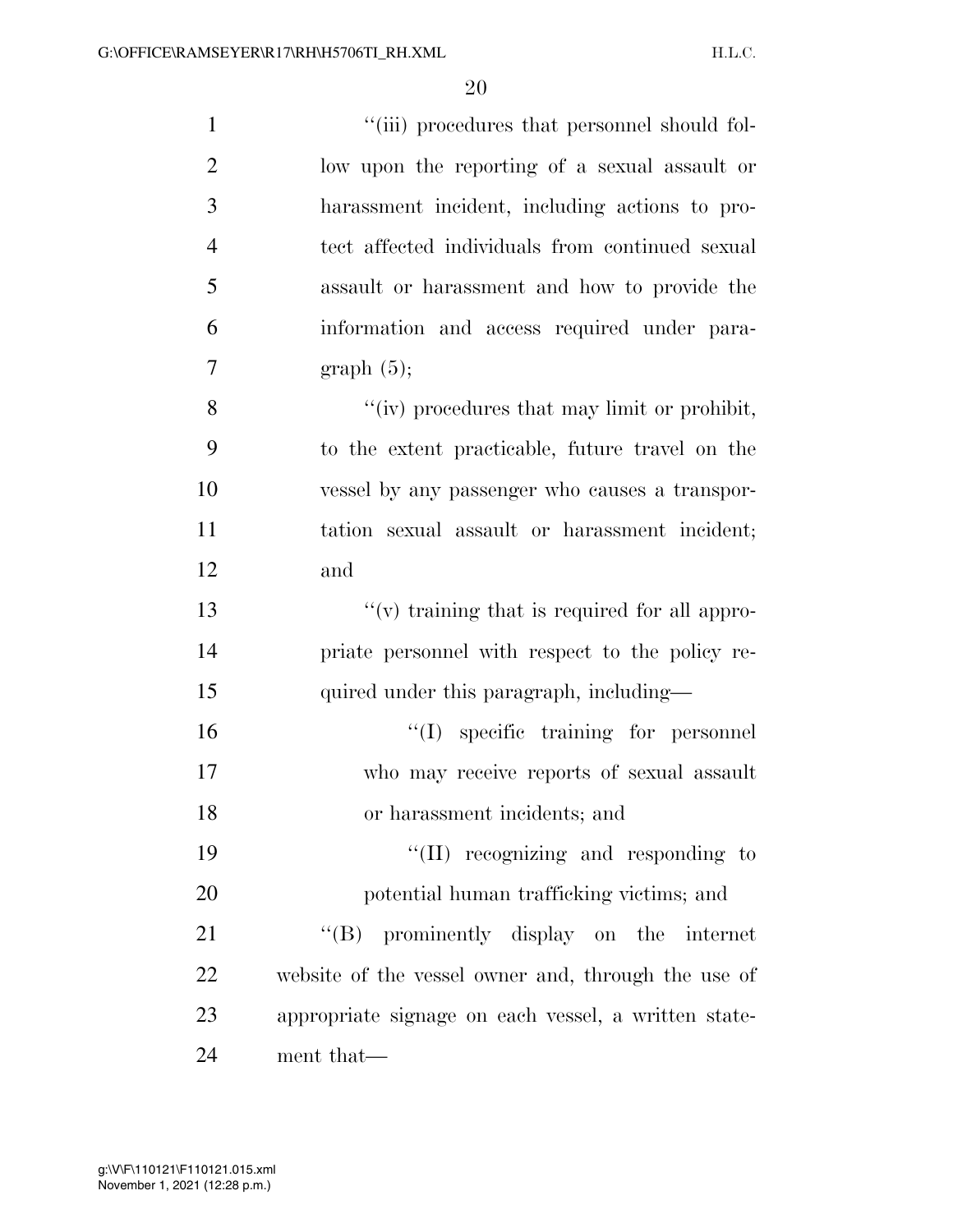$''(i)$  advises passengers and crew members 2 that the vessel owner has adopted a formal pol- icy with respect to sexual assault or harassment incidents; ''(ii) informs passengers and personnel of the other major components of the vessel own- er's formal policy, including a statement indi- cating that no transportation sexual assault or harassment incident is acceptable under any circumstance; and  $\frac{1}{\text{ii}}$  informs passengers and crew mem- bers of the procedure for reporting a sexual as- sault or harassment incident; and  $\frac{1}{2}$  (7) have a formal policy in effect with respect to sexual assault or harassment incidents.''. (b) REPORTING REQUIREMENT.—Section  $3507(g)(3)(A)(i)$  of title 46, United States Code, is amended by inserting ''including any incident reported under the procedures established under subsection 20 (d)(6)(A) that constitutes a violation of such sections of title 18,'' after ''title 18 applies,''. (c) STANDARD OF CARE.—Compliance with the re-

 quirements of the amendments made by this section, and any policy issued thereunder, shall not determine whether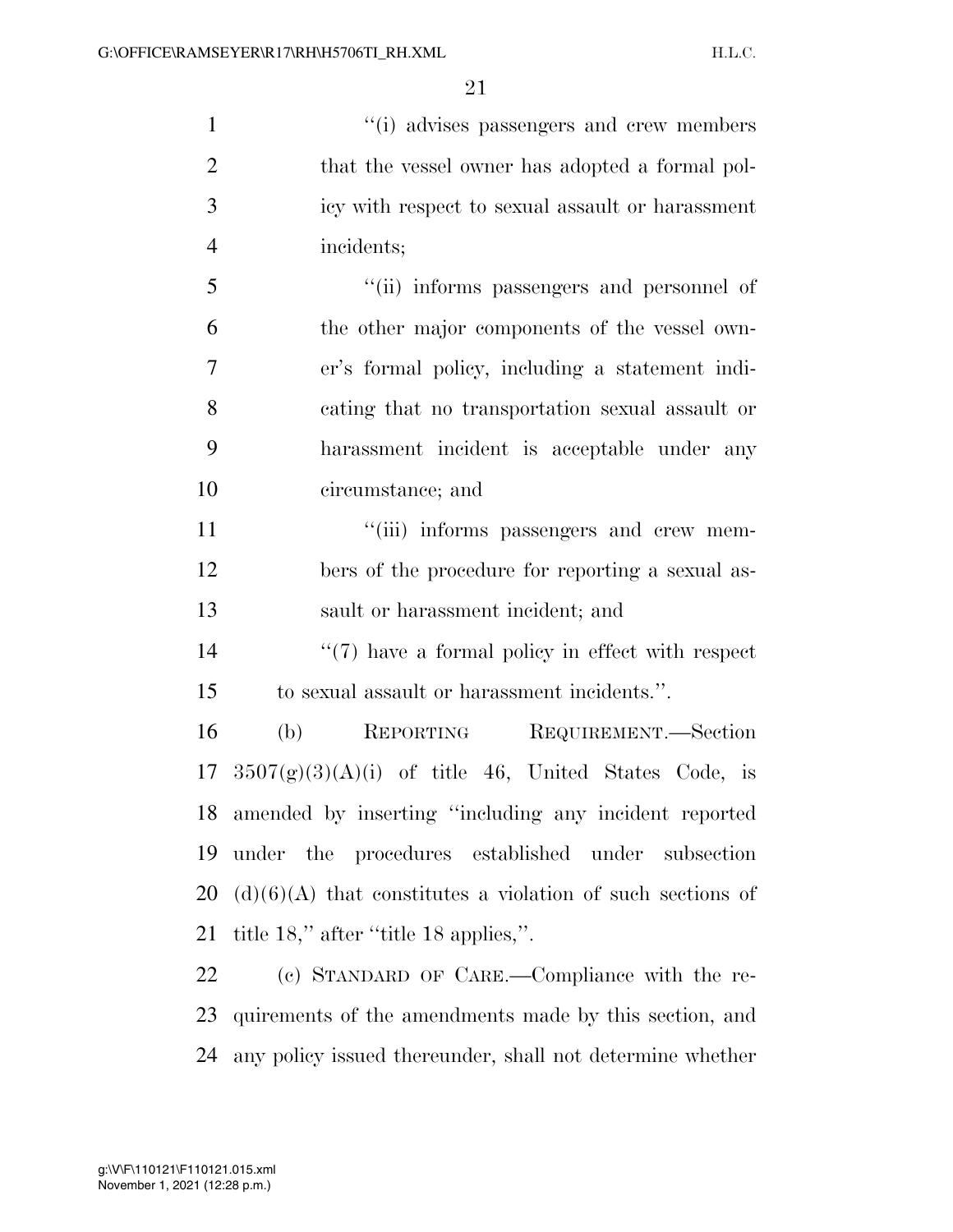the applicable owner of a vessel covered by such amend- ments has acted with any requisite standard of care. (d) DEFINITIONS.—Section 3507(l) of title 46,

United States Code, is amended to read as follows:

''(l) DEFINITIONS.—

 ''(1) OWNER.—In this section and section 3508, the term 'owner' means the owner, charterer, managing operator, master, or other individual in charge of a vessel.

10 ''(2) SEXUAL ASSAULT.—The term 'sexual as- sault' means the occurrence of an act that con- stitutes any nonconsensual sexual act proscribed by Federal, tribal, or State law, including when the vic-tim lacks capacity to consent.

15 "(3) SEXUAL ASSAULT OR HARASSMENT INCI- DENT.—The term 'sexual assault or harassment in- cident' means the occurrence, or reasonably sus-pected occurrence, of an act that—

19  $((A)$  constitutes sexual assault or sexual harassment; and

21  $"$ (B) is committed—

22  $\frac{1}{1}$  by a passenger of a vessel to which this section applies or a member of the crew of such a vessel against another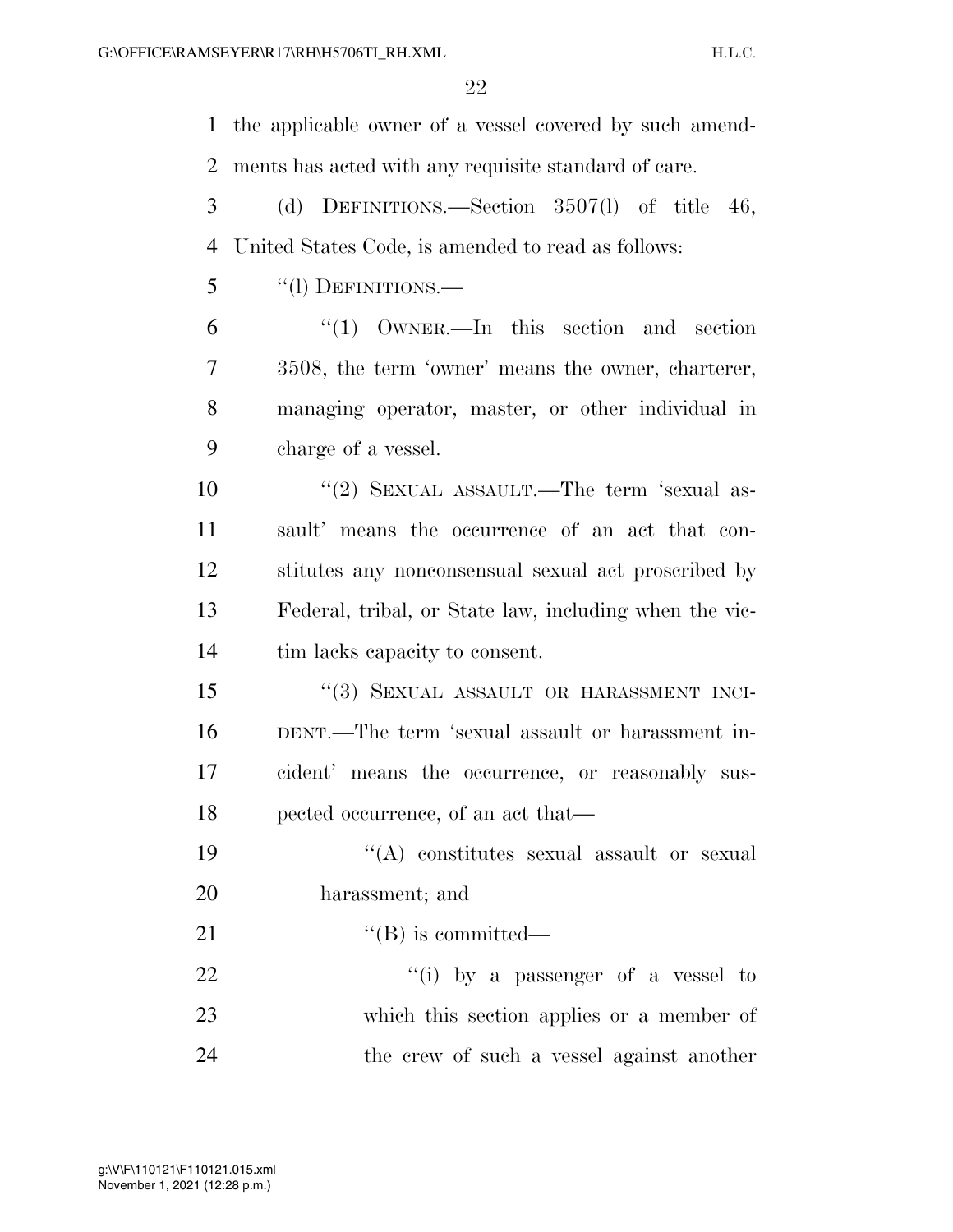| $\mathbf{1}$   | passenger of such vessel or a member of                     |
|----------------|-------------------------------------------------------------|
| $\overline{2}$ | the crew of such a vessel; and                              |
| 3              | $\lq$ <sup>"</sup> (ii) within—                             |
| $\overline{4}$ | $\lq\lq$ (I) such a vessel; or                              |
| 5              | $\lq\lq$ (II) an area in which passengers                   |
| 6              | are entering or exiting such a vessel.".                    |
| 7              | IMPLEMENTATION.—Not later than 180 days<br>(e)              |
| 8              | after the date of enactment of this Act, the owner of a     |
| 9              | vessel to which section 3507 of title 46, United States     |
| 10             | Code, applies shall issue the formal policy with respect to |
| 11             | sexual assault or harassment incidents required by the      |
| 12             | amendments made by this section.                            |
| 13             | SEC. 7. CIVIL PENALTIES FOR INTERFERENCE WITH CER-          |
| 14             | TAIN TRANSPORTATION PERSONNEL.                              |
| 15             | (a) IN GENERAL.—Chapter 805 of title 49, United             |
| 16             |                                                             |
|                | States Code, is amended by adding at the end the fol-       |
| 17             | lowing:                                                     |
| 18             | "§80505. Interference with certain transportation           |
| 19             | personnel                                                   |
| 20             | "(a) GENERAL RULE.—An individual who physically             |
| 21             | or sexually assaults or threatens to physically or sexually |
| 22             | assault an employee engaged in the transportation of pas-   |
| 23             | sengers on behalf of a covered entity, or takes any action  |
| 24             | that poses an imminent threat to the safety of a vehicle    |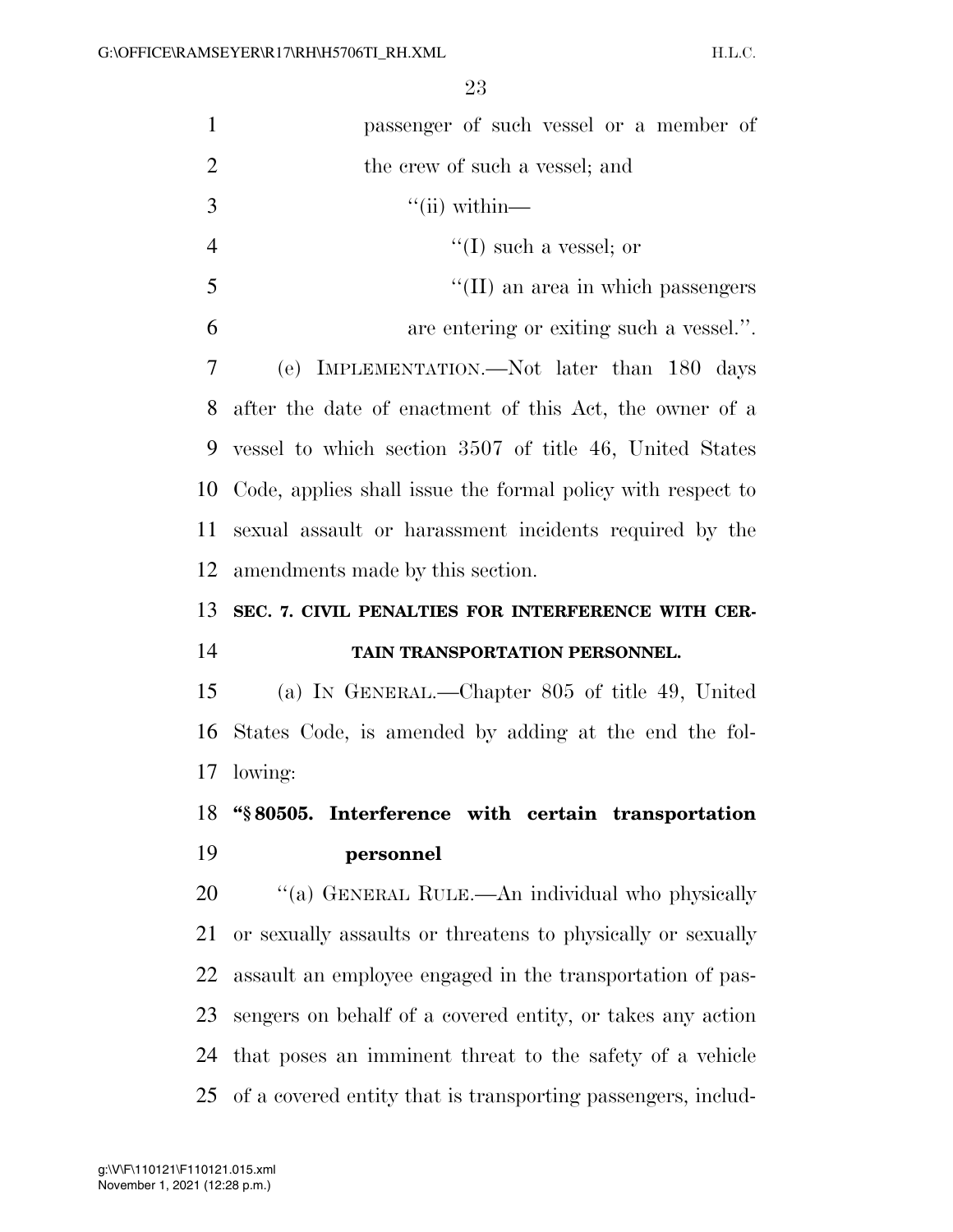| $\mathbf 1$    | ing rolling stock, motorcoaches, and ferries, is liable to the |
|----------------|----------------------------------------------------------------|
| $\overline{2}$ | United States Government for a civil penalty of—               |
| 3              | "(1) for calendar years $2021$ through $2025$ , not            |
| $\overline{4}$ | more than $$35,000;$                                           |
| 5              | "(2) for calendar years $2026$ through $2030$ , not            |
| 6              | more than $$40,000$ ; and                                      |
| 7              | $(3)$ for calendar year 2031 and thereafter, not               |
| 8              | more than $$45,000$ .                                          |
| 9              | "(b) COMPROMISE AND SETOFF.-                                   |
| 10             | "(1) COMPROMISE.—The Secretary of Trans-                       |
| 11             | portation may compromise the amount of a civil pen-            |
| 12             | alty imposed under this section.                               |
| 13             | "(2) SETOFF.—The United States Government                      |
| 14             | may deduct the amount of a civil penalty imposed or            |
| 15             | compromised under this section from amounts the                |
| 16             | Government owes the person liable for the penalty.             |
| 17             | "(c) COVERED ENTITY DEFINED.—In this section,                  |
|                | 18 the term 'covered entity' means an entity that is 1 of the  |
| 19             | following:                                                     |
| 20             | "(1) A recipient of Federal funds under chapter                |
| 21             | 53 of this title.                                              |
| 22             | $\cdot\cdot\cdot(2)$ A motor carrier of passengers that—       |
| 23             | $\lq\lq$ conducts regularly scheduled intercity                |
| 24             | service; and                                                   |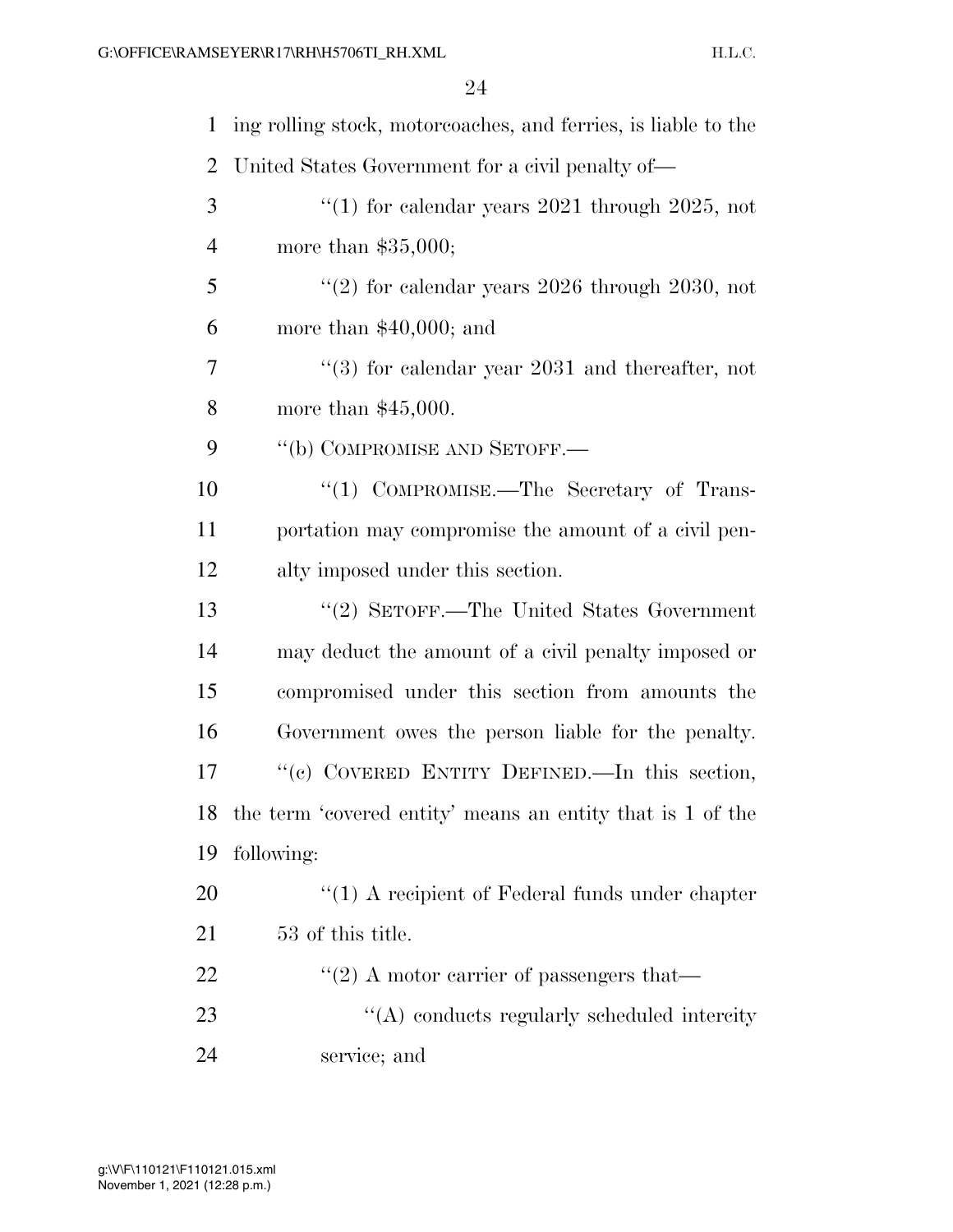| $\mathbf{1}$   | "(B) is a Class I carrier (as that term is                    |
|----------------|---------------------------------------------------------------|
| $\overline{2}$ | used in section $369.3(a)$ of title 49, Code of               |
| 3              | Federal Regulations).                                         |
| $\overline{4}$ | "(3) An entity providing commuter rail pas-                   |
| 5              | senger transportation or intercity rail passenger             |
| 6              | transportation (as those terms are defined in section)        |
| 7              | $24102$ of this title).                                       |
| 8              | $(4)$ The owner of a vessel for which section                 |
| 9              | 3507 of title 46 applies.                                     |
| 10             | $\cdot\cdot$ (5) A transportation network company.".          |
| 11             | (b) CLERICAL AMENDMENT.—The analysis for chap-                |
|                | 12 ter 805 of title 49, United States Code, is amended by     |
| 13             | inserting after the item relating to section 80504 the fol-   |
| 14             | lowing:                                                       |
|                | "80505. Interference with certain transportation personnel.". |
| 15             | (c) GRADUATED FINES FOR INTERFERENCE WITH                     |
| 16             | CABIN OR FLIGHT CREW.—Section $46318(a)$ of title 49,         |
|                |                                                               |
|                | 17 United States Code, is amended by striking "penalty of     |
| 18             | not more than \$35,000." and inserting the following:         |
| 19             | "penalty of—                                                  |
| 20             | "(1) for calendar years $2021$ through $2025$ , not           |
| 21             | more than $$35,000;$                                          |
| <u>22</u>      | "(2) for calendar years $2026$ through $2030$ , not           |
| 23             | more than $$40,000$ ; and                                     |

more than \$45,000.''.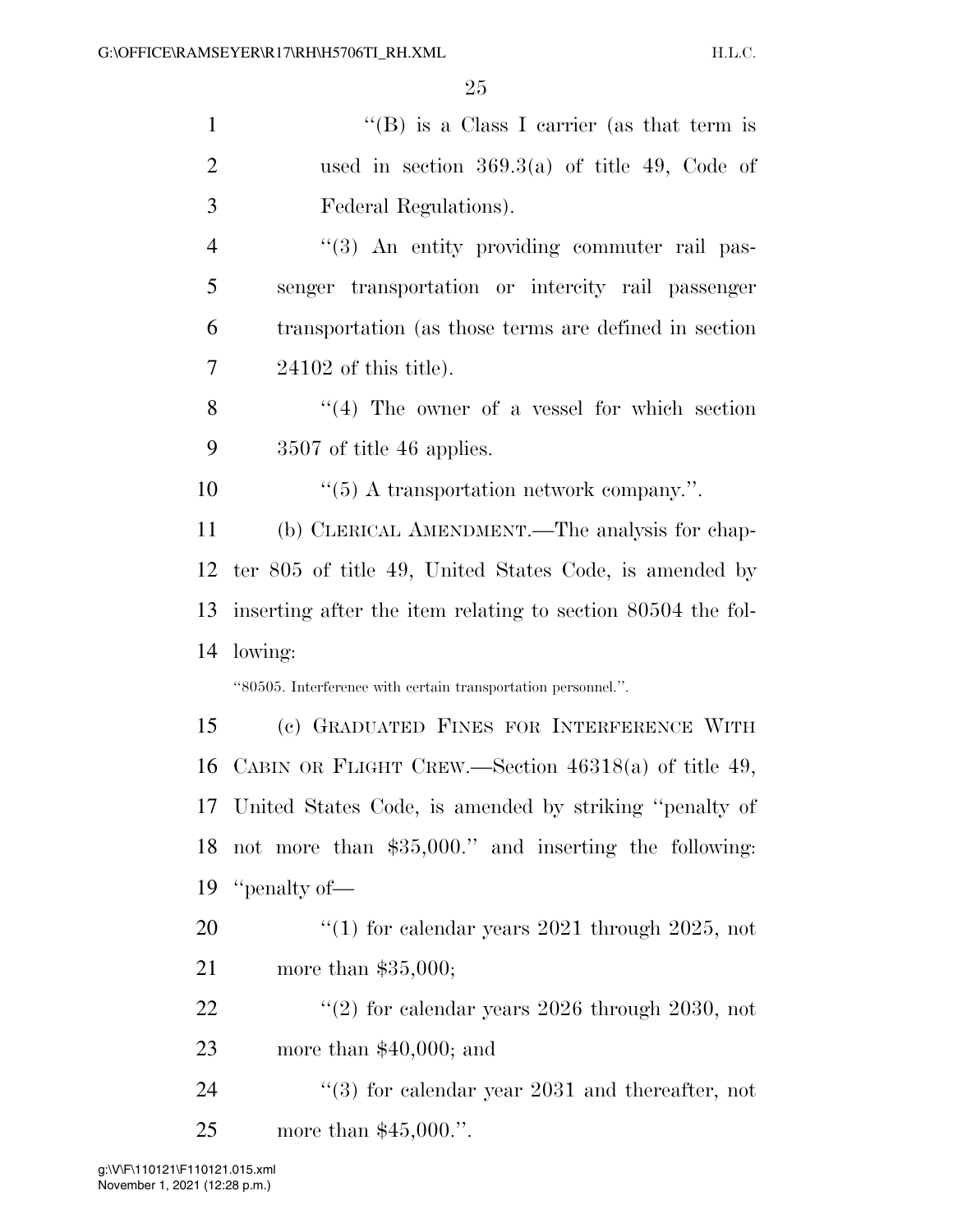## **SEC. 8. FORMAL SEXUAL ASSAULT AND HARASSMENT POLI- CIES FOR TRANSPORTATION NETWORK COM-PANIES AND FOR-HIRE VEHICLE COMPANIES.**

 (a) REQUIREMENT.—Not later than 180 days after the date of enactment of this Act, each transportation net- work company and for-hire vehicle company shall issue, in consultation with labor unions representing TNC driv- ers of each such transportation network company or FVC drivers of each for-hire vehicle company, if applicable, a formal policy with respect to transportation sexual assault or harassment incidents.

 (b) CONTENTS.—The policy required under sub-section (a) shall include—

 (1) a statement indicating that no transpor- tation sexual assault or harassment incident is ac-ceptable under any circumstance;

 (2) procedures that facilitate the reporting of a transportation sexual assault or harassment inci-dent, including—

20 (A) appropriate public outreach activities; (B) confidential phone and internet-based

opportunities for reporting; and

 (C) TNC personnel or FVC personnel trained to receive reports;

 (3) procedures that TNC personnel or FVC personnel should follow upon the reporting of a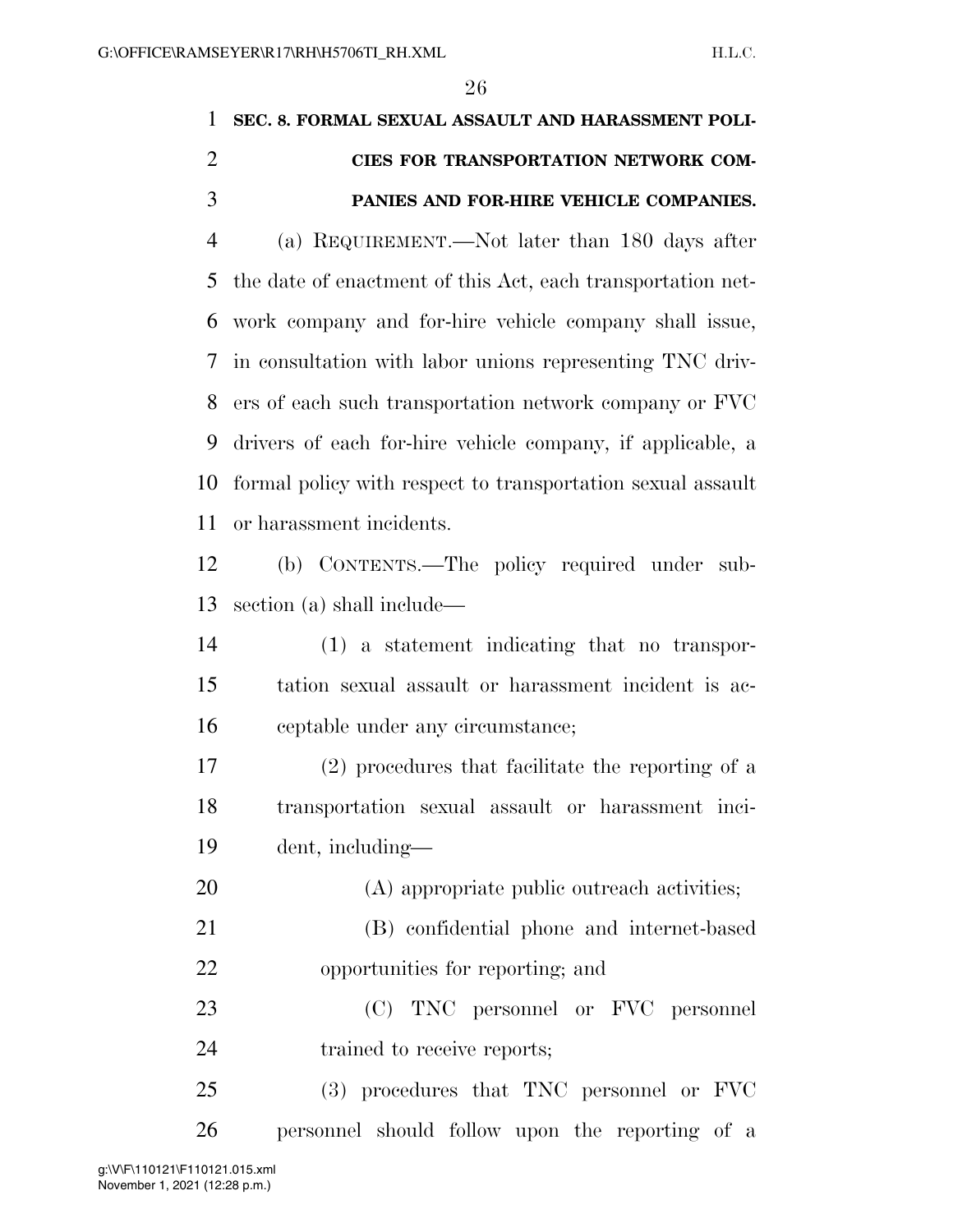transportation sexual assault or harassment inci- dent, including actions to protect affected individuals from continued sexual assault or harassment and to notify law enforcement when appropriate;

 (4) procedures that may limit or prohibit, to the extent practicable, future use of the transportation network company platform by any passenger or TNC driver, or future use of the for-hire vehicle company service by any passenger or FVC driver, who causes a transportation sexual assault or har-assment incident; and

 (5) training that is required for all appropriate personnel with respect to the policy required under subsection (a), including—

 (A) specific training for such personnel who may receive reports of transportation sex-ual assault or harassment incidents; and

 (B) recognizing and responding to poten-tial human trafficking victims.

 (c) PASSENGER INFORMATION.—A transportation network company or for-hire vehicle company shall promi- nently display, on the internet website of the company and through the use of appropriate signage, a written state-ment that—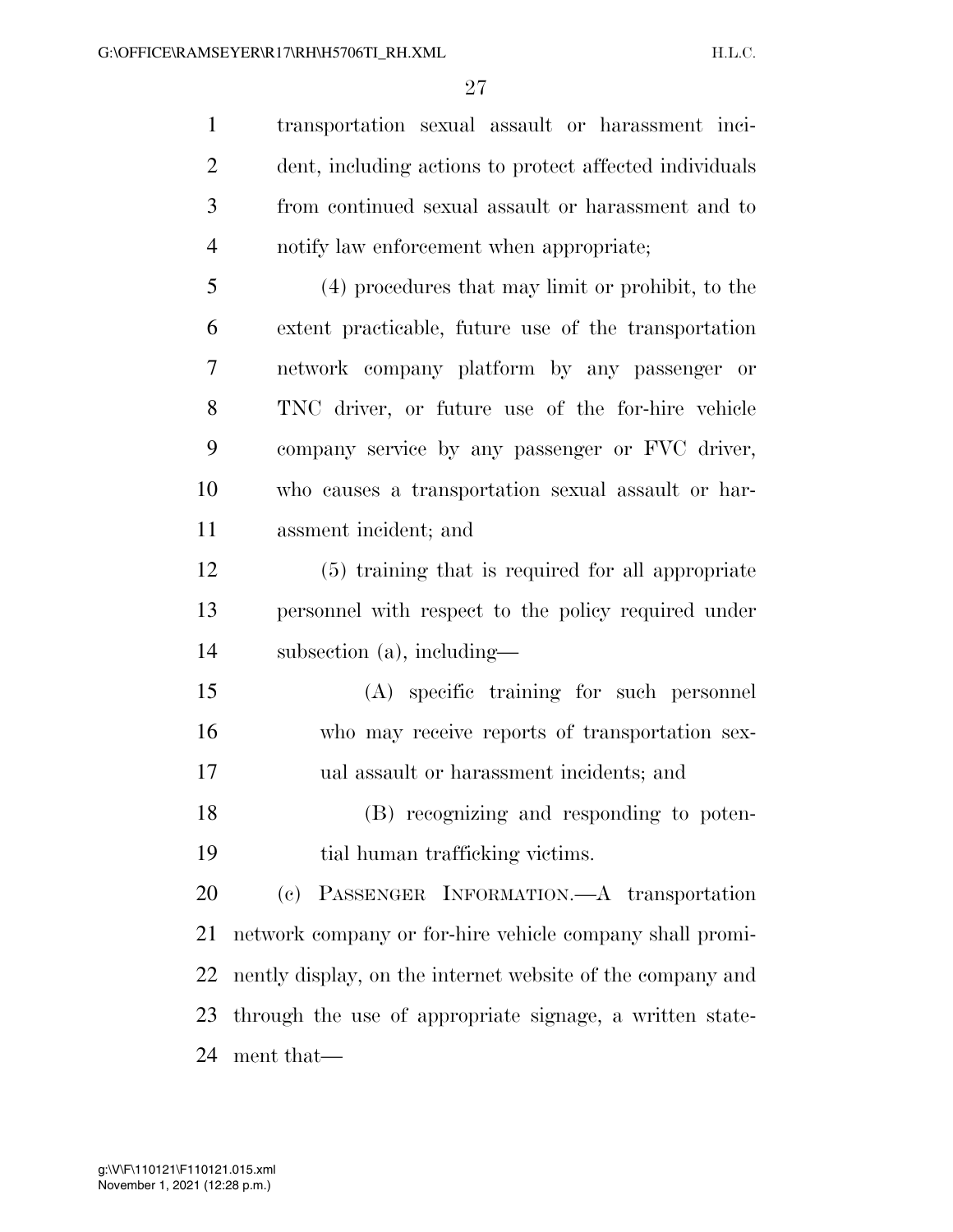(1) advises passengers that the transportation network company or for-hire vehicle company has adopted a formal policy with respect to transpor-tation sexual assault or harassment incidents;

 (2) informs passengers, TNC drivers, TNC per- sonnel, FVC drivers, and FVC personnel of the other major components of the transportation net- work company's formal policy or the for-hire vehicle company's formal policy, including a statement indi- cating that no transportation sexual assault or har- assment incident is acceptable under any cir-cumstance; and

 (3) informs passengers of the procedure for re- porting a transportation sexual assault or harass-ment incident.

 (d) STANDARD OF CARE.—Compliance with the re- quirements of this section, and any policy issued there- under, shall not determine whether the transportation net- work company or for-hire vehicle company has acted with any requisite standard of care.

### **SEC. 9. DATA COLLECTION.**

 (a) IN GENERAL.—Not later than 1 year after the date of enactment of this Act, the Secretary of Transpor- tation shall establish a program to annually collect and maintain data from each covered entity, or, as appro-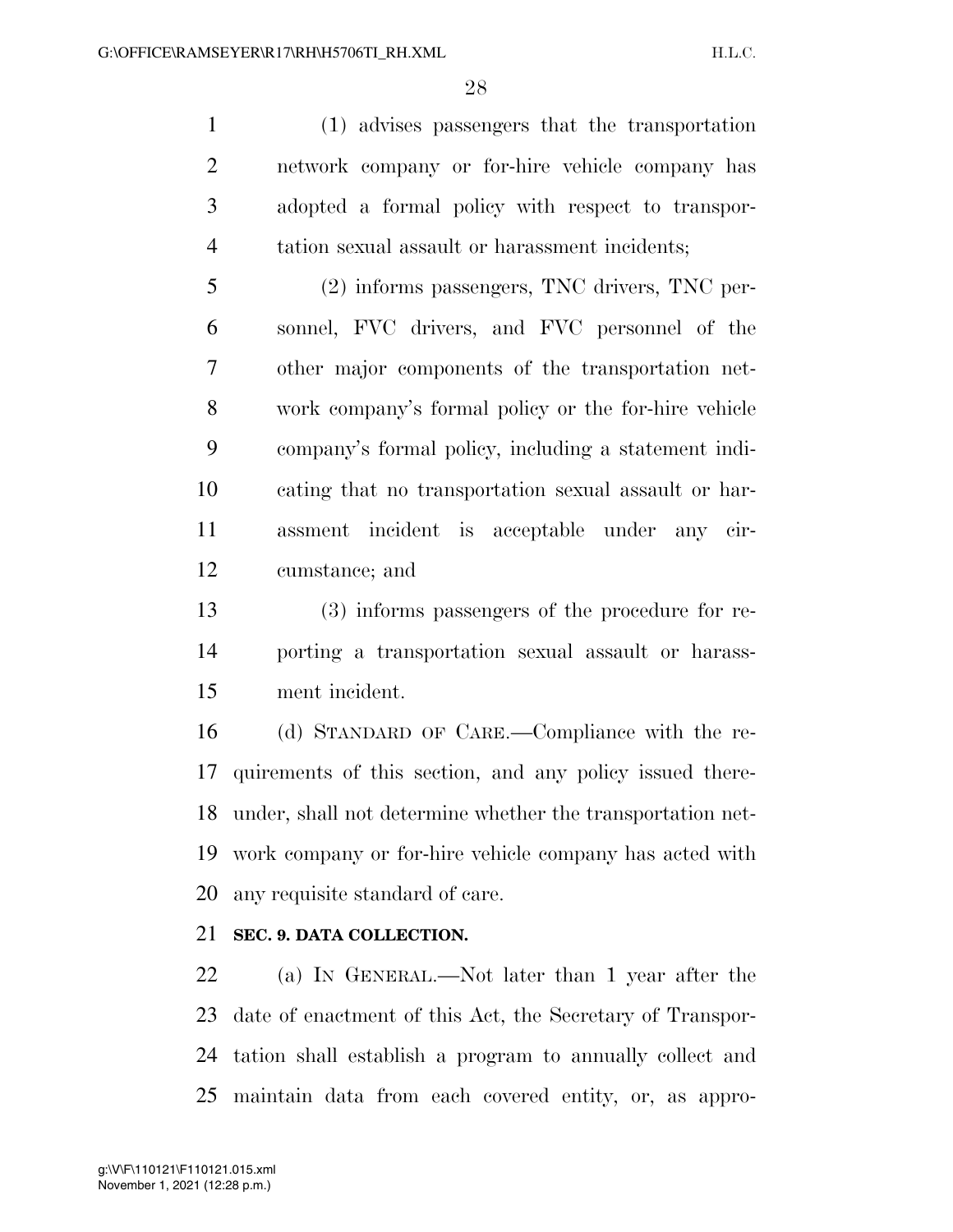priate, a State or local entity that provides authorized transportation service, on— (1) the number of transportation sexual assault or harassment incidents reported to the covered enti- ty or State or local entity that provides authorized transportation service, including— (A) the number of incidents committed against passengers; and (B) the number of incidents committed against personnel or, in the case of a transpor- tation network company or for-hire vehicle com- pany, a TNC driver or a FVC driver, respec- tively; (2) the number of transportation sexual assault or harassment incidents reported to law enforcement by personnel of the covered entity or State or local entity that provides authorized transportation serv- ices; and (3) any transportation sexual assault or harass- ment incidents compiled and maintained under sec-21 tion  $3507(g)(4)(A)(i)$  of title 46, United States Code. (b) DATA AVAILABILITY.—Subject to subsection (c), the Secretary shall make available to the public on the

primary internet website of the Department of Transpor-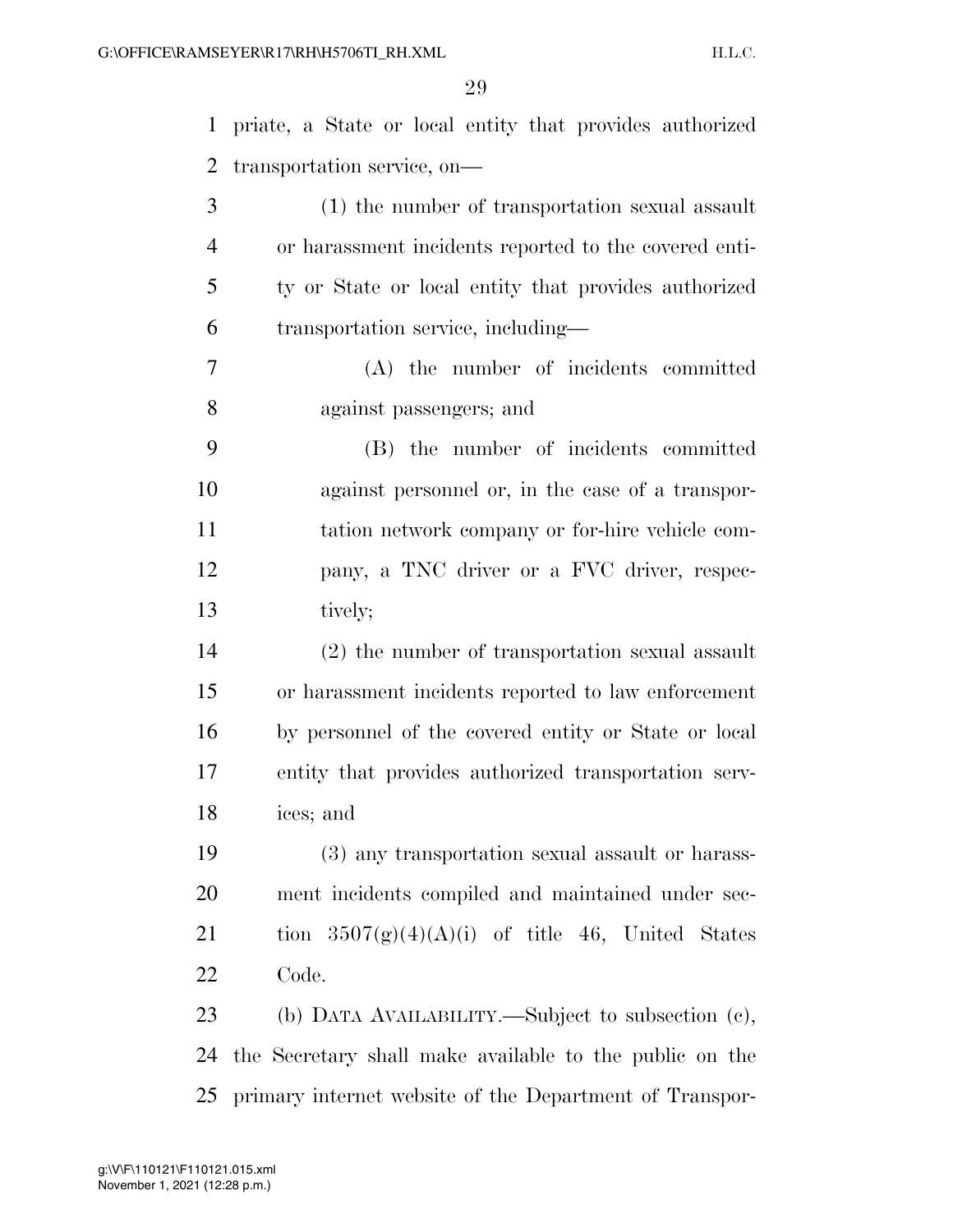tation the data collected and maintained under subsection  $2 \text{ (a)}$ .

 (c) DATA PROTECTION.—Data made available under subsection (b) shall be made available in a manner that—

 (1) protects the privacy and confidentiality of individuals involved in a transportation sexual as-sault or harassment incident;

 (2) precludes the connection of the data to any individual covered entity or a State or local entity that provides authorized transportation service; and (3) is organized by mode of transportation.

 (d) PAPERWORK REDUCTION.—Subchapter I of chapter 35 of title 44, United States Code, does not apply to this Act.

### **SEC. 10. CRIMINAL REPORTING PROCESS.**

 The Attorney General, in coordination with the Sec- retary of Transportation, shall expand the process re- quired to be established under section 339B of the FAA Reauthorization Act of 2018 (Public Law 115–254) to provide for a streamlined process for any individuals in- volved in alleged transportation sexual assault or harass- ment incidents that constitute a violation of law to report those allegations to law enforcement in a manner that pro- tects the privacy and confidentiality of individuals involved in such allegations and through the same primary internet

November 1, 2021 (12:28 p.m.) g:\V\F\110121\F110121.015.xml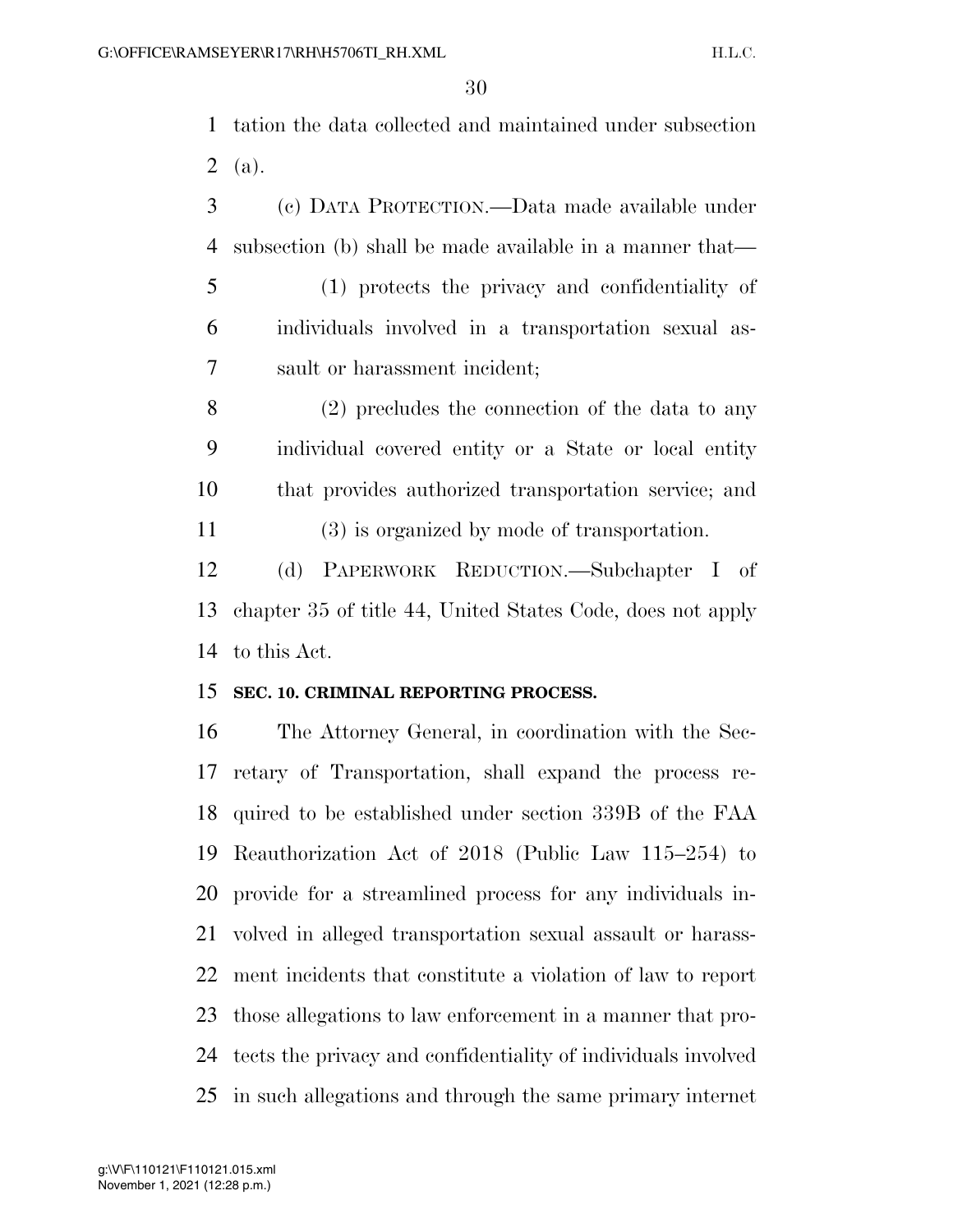websites as provided under subsection (b) of such section,

as determined appropriate by the Attorney General.

### **SEC. 11. INSPECTOR GENERAL REPORT TO CONGRESS.**

 Not later than 18 months after the date of enactment of this Act, and every 2 years thereafter, the inspector general of the Department of Transportation shall assess compliance with the provisions of this Act and the amend- ments made by this Act, including the accuracy of the re- porting of transportation sexual assault or harassment in-cidents by covered entities.

### **SEC. 12. DEFINITION OF SEXUAL HARASSMENT.**

 (a) IN GENERAL.—Not later than 180 days after the date of enactment of this Act, the Secretary of Transpor- tation shall develop, and publish in the Federal Register, a definition of sexual harassment for purposes of the im- plementation of this Act and the amendments made by this Act.

 (b) CONSULTATION.—In developing the definition under subsection (a), the Secretary shall consult with, and consider input from—

- (1) labor unions representing transportation workers employed by covered entities; and
- (2) national organizations that specialize in pro-viding services to sexual assault victims.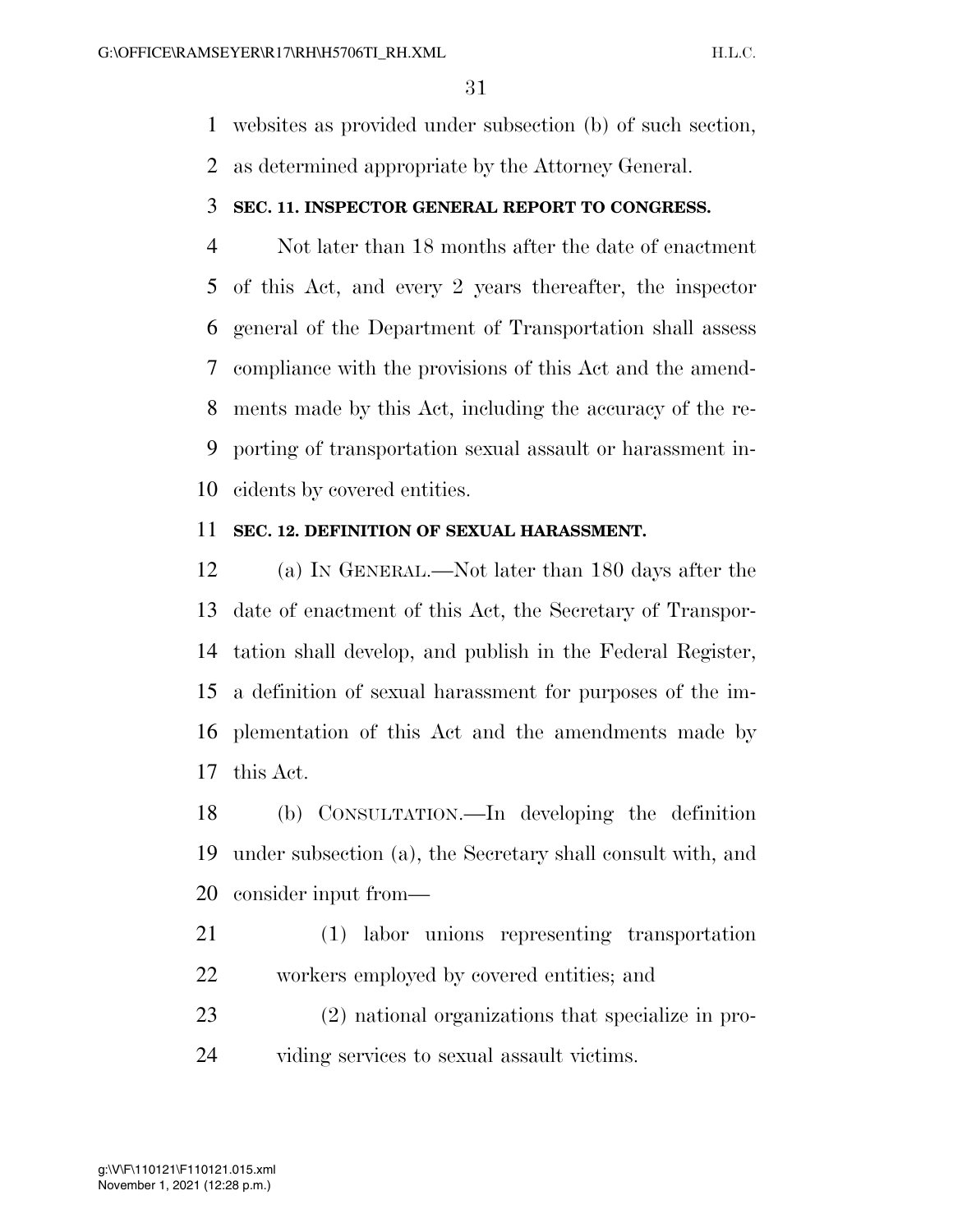### **SEC. 13. DEFINITIONS.**

In this Act:

| 3              | (1) COVERED ENTITY.—The term "covered en-           |
|----------------|-----------------------------------------------------|
| $\overline{4}$ | tity" means an entity that is one of the following: |
| 5              | $(A)$ An air carrier (as that term is defined       |
| 6              | in section 40102 of title 49, United States         |
| 7              | Code) that transports passengers for compensa-      |
| 8              | tion.                                               |
| 9              | (B) A foreign air carrier (as that term is          |
| 10             | defined in section $40102$ of title 49, United      |
| 11             | States Code) that transports passengers for         |
| 12             | compensation.                                       |
| 13             | (C) A State or local governmental entity,           |
| 14             | private nonprofit organization, or Tribe that-      |
| 15             | (i) operates a public transportation                |
| 16             | service; and                                        |
| 17             | (ii) is a recipient or subrecipient of              |
| 18             | funds under chapter 53 of title 49, United          |
| 19             | States Code.                                        |
| 20             | (D) A motor carrier of passengers that—             |
| 21             | (i) conducts regularly scheduled inter-             |
| 22             | city service; and                                   |
| 23             | (ii) is a Class I carrier (as that term             |
| 24             | is used in section $369.3(a)$ of title 49,          |
| 25             | Code of Federal Regulations).                       |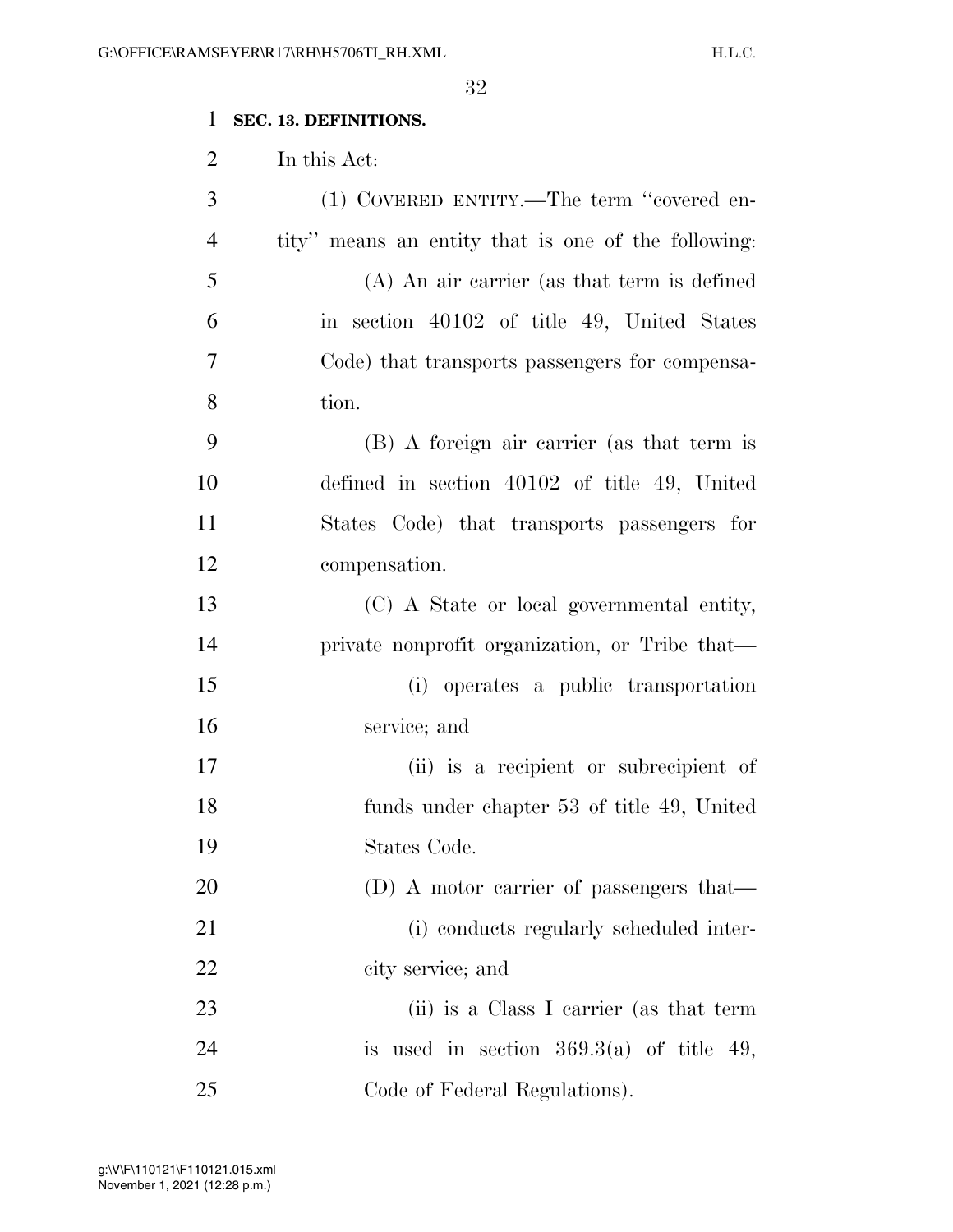| $\mathbf{1}$   | (E) An entity providing commuter rail pas-             |
|----------------|--------------------------------------------------------|
| $\overline{2}$ | senger transportation or intercity rail passenger      |
| 3              | transportation (as those terms are defined in          |
| $\overline{4}$ | section 24102 of title 49, United States Code).        |
| 5              | $(F)$ The owner of a vessel for which section          |
| 6              | 3507 of title 46, United States Code, applies.         |
| 7              | (G) A transportation network company.                  |
| 8              | (H) A for-hire vehicle company.                        |
| 9              | (2) FOR-HIRE VEHICLE COMPANY.—The term                 |
| 10             | "for-hire vehicle company" means an entity that—       |
| 11             | (A) provides passenger transportation in a             |
| 12             | motor vehicle in exchange for compensation;            |
| 13             | and                                                    |
| 14             | (B) is authorized by a State or local gov-             |
| 15             | ernment entity as a taxicab service, limousine         |
| 16             | service, livery service, black car service, sedan      |
| 17             | service, chauffeur service, or any other similar       |
| 18             | category of for-hire transportation service.           |
| 19             | (3) FVC DRIVER.—The term "FVC driver"                  |
| 20             | means an individual who is employed, contracted by,    |
| 21             | or otherwise affiliated with a for-hire vehicle com-   |
| 22             | pany to provide transportation services to the public. |
| 23             | (4) FVC PERSONNEL.—The term "FVC per-                  |
| 24             | sonnel" means an employee or contractor of a cov-      |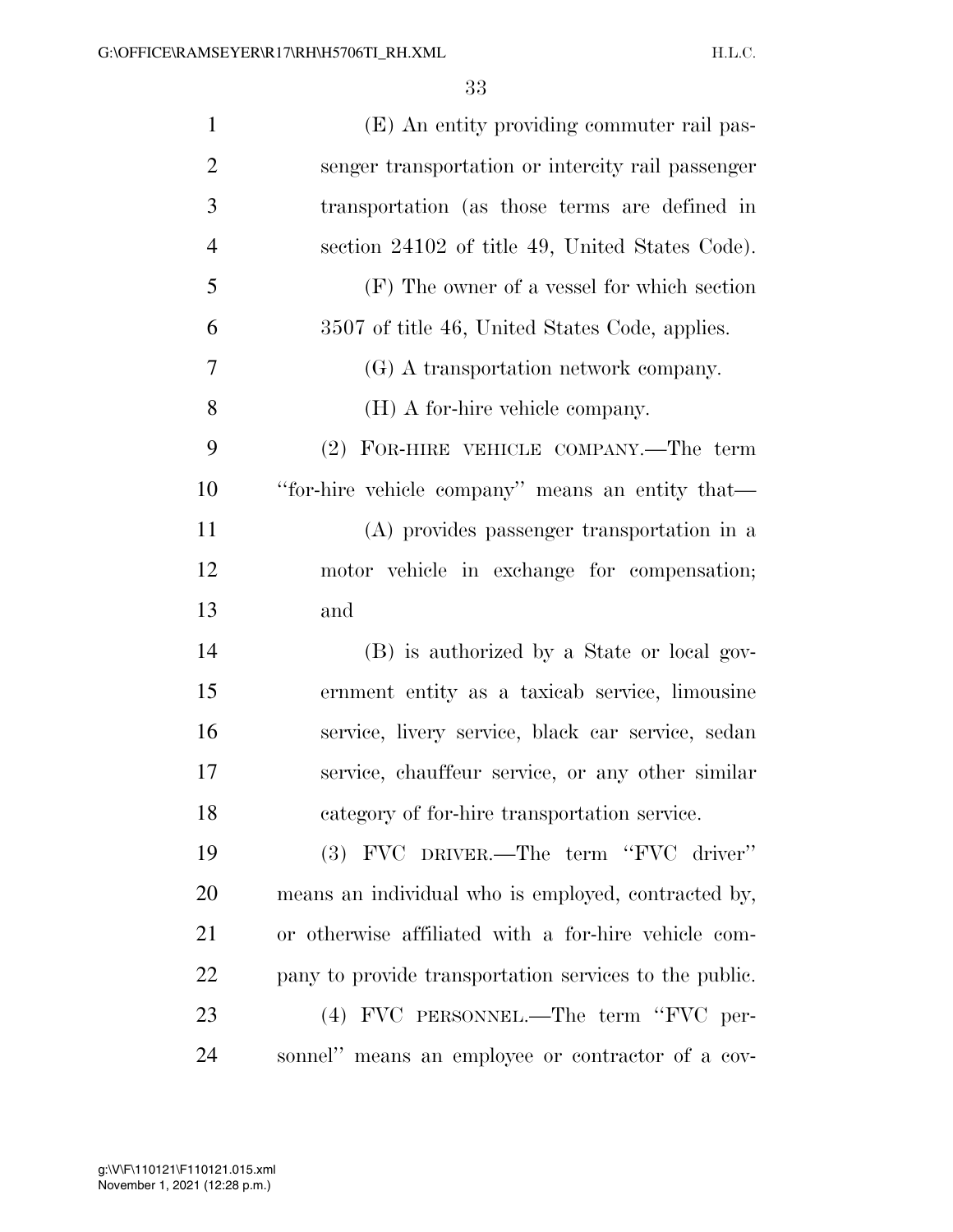ered for-hire vehicle company, other than a FVC driver.

 (5) SEXUAL ASSAULT.—The term ''sexual as- sault'' means the occurrence of an act that con- stitutes any nonconsensual sexual act proscribed by Federal, tribal, or State law, including when the vic-tim lacks capacity to consent.

 (6) TNC DRIVER.—The term ''TNC driver'' means an individual who is employed, contracted by, or otherwise affiliated with a transportation network company to provide transportation services (also known as ride-sharing) to the public.

 (7) TNC PERSONNEL.—The term ''TNC per- sonnel'' means an employee or contractor of a cov- ered transportation network company, other than a TNC driver.

 (8) TRANSPORTATION NETWORK COMPANY.— The term ''transportation network company''—

 (A) means a corporation, partnership, sole proprietorship, or other entity, that uses a dig-21 ital network to connect riders to drivers affili- ated with the entity in order for the driver to transport the rider using a vehicle owned, leased, or otherwise authorized for use by the driver to a point chosen by the rider; and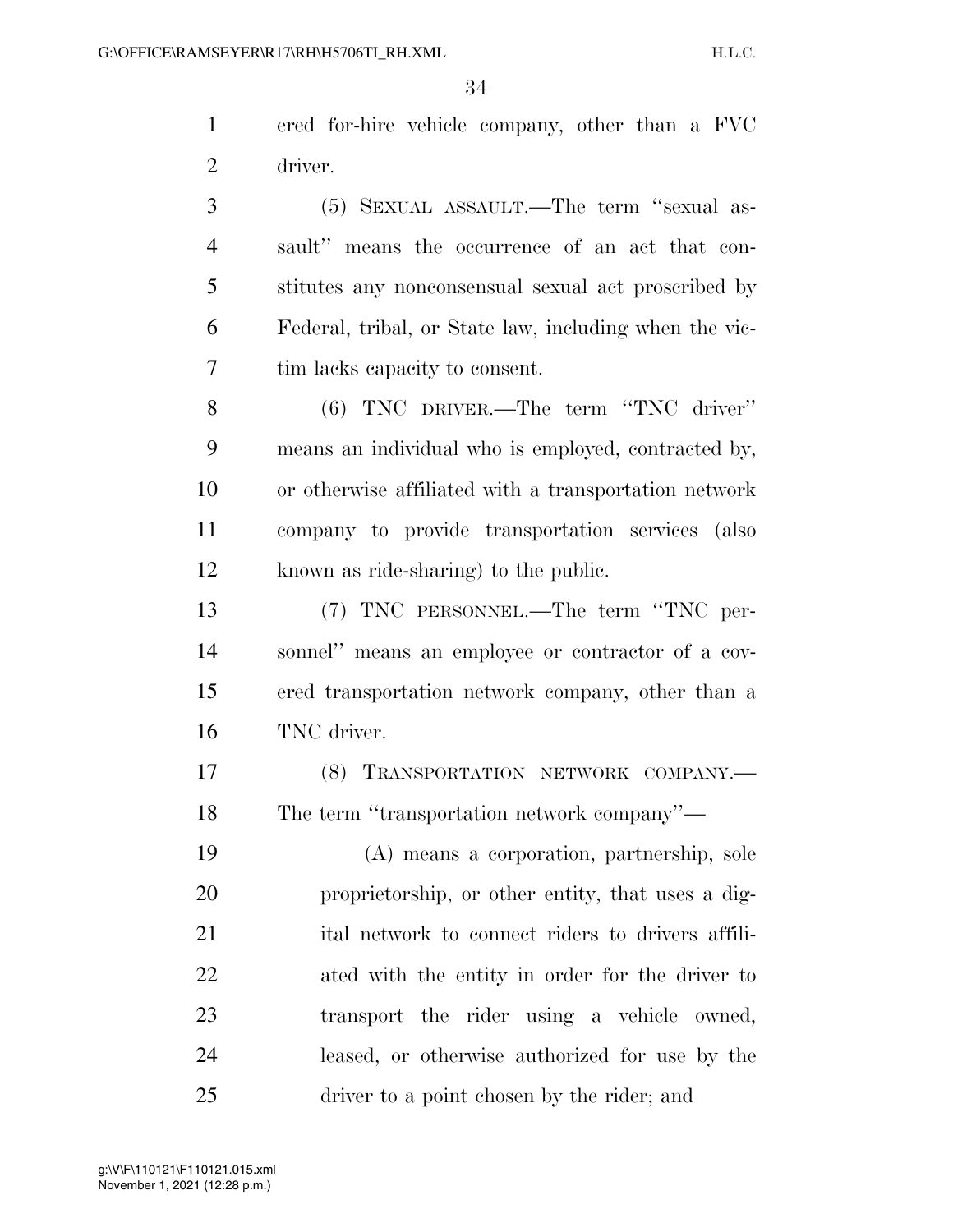| $\mathbf{1}$   | (B) does not include a shared-expense car-         |
|----------------|----------------------------------------------------|
| $\overline{2}$ | pool or vanpool arrangement that is not in-        |
| 3              | tended to generate profit for the driver.          |
| $\overline{4}$ | (9) TRANSPORTATION SEXUAL ASSAULT<br>OR            |
| 5              | HARASSMENT INCIDENT.—The term "transportation      |
| 6              | sexual assault or harassment incident" means the   |
| 7              | occurrence, or reasonably suspected occurrence, of |
| 8              | an act that—                                       |
| 9              | (A) constitutes sexual assault or sexual           |
| 10             | harassment; and                                    |
| 11             | (B) is committed—                                  |
| 12             | (i) by a passenger, personnel, TNC                 |
| 13             | driver, or FVC driver of a covered entity,         |
| 14             | against a passenger, personnel, TNC driv-          |
| 15             | er, or FVC driver of the covered entity;           |
| 16             | and                                                |
| 17             | $(ii)$ within—                                     |
| 18             | (I) a vehicle of the covered entity                |
| 19             | that is transporting passengers, in-               |
| 20             | cluding aircraft, rolling stock,                   |
| 21             | motorcoaches, and ferries; or                      |
| 22             | (II) an area in which passengers                   |
| 23             | are entering or exiting such a vehicle.            |